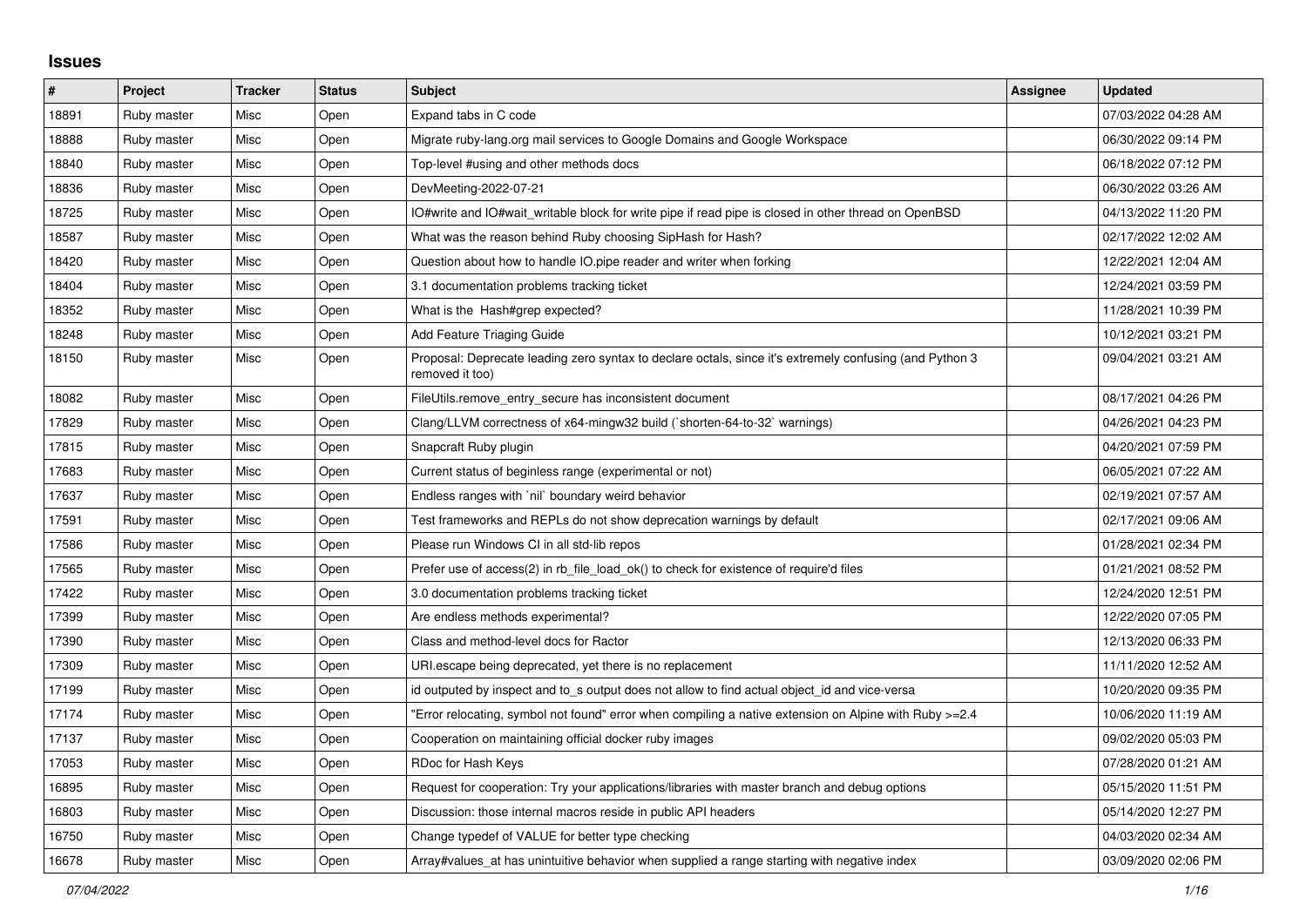| $\vert$ # | Project     | <b>Tracker</b> | <b>Status</b> | Subject                                                                                                                             | <b>Assignee</b> | <b>Updated</b>      |
|-----------|-------------|----------------|---------------|-------------------------------------------------------------------------------------------------------------------------------------|-----------------|---------------------|
| 16671     | Ruby master | Misc           | Open          | <b>BASERUBY</b> version policy                                                                                                      |                 | 03/05/2020 01:11 AM |
| 16659     | Ruby master | Misc           | Open          | Documentation on Regexp missing for absence pattern (?~pat)                                                                         |                 | 02/27/2020 04:16 PM |
| 16629     | Ruby master | Misc           | Open          | ruby-loco now built & saved on GitHub, both mingw & mswin builds                                                                    |                 | 02/12/2020 01:53 PM |
| 16507     | Ruby master | Misc           | Open          | $=$ vs include? or match?                                                                                                           |                 | 01/12/2020 11:27 PM |
| 16487     | Ruby master | Misc           | Open          | Potential for SIMD usage in ruby-core                                                                                               |                 | 01/16/2020 05:25 AM |
| 16464     | Ruby master | Misc           | Open          | Which core objects should support deconstruct/deconstruct_keys?                                                                     |                 | 12/30/2019 07:54 AM |
| 16436     | Ruby master | Misc           | Open          | hash missing #last method, make it not so consistent (it has #first)                                                                |                 | 01/06/2021 09:47 AM |
| 16408     | Ruby master | Misc           | Open          | Ruby docs list incorrect method signatures for PTY::getpty/PTY::spawn                                                               |                 | 12/12/2019 05:12 PM |
| 16396     | Ruby master | Misc           | Open          | What is the reason for this behaviour of Find.find?                                                                                 |                 | 12/09/2019 02:51 PM |
| 16346     | Ruby master | Misc           | Open          | Confusing macro name: RUBY_MARK_NO_PIN_UNLESS_NULL                                                                                  |                 | 11/13/2019 07:39 AM |
| 16267     | Ruby master | Misc           | Open          | MinGW CI - add to Actions ?                                                                                                         |                 | 10/21/2019 01:10 AM |
| 16235     | Ruby master | Misc           | Open          | ENV assoc spec test does not test invalid name                                                                                      |                 | 10/05/2019 10:53 PM |
| 16160     | Ruby master | Misc           | Open          | Lazy init thread local storage                                                                                                      |                 | 09/22/2019 01:55 AM |
| 16157     | Ruby master | Misc           | Open          | What is the correct and *portable* way to do generic delegation?                                                                    |                 | 10/15/2019 04:28 PM |
| 16130     | Ruby master | Misc           | Open          | [Discussion / Ideas] Finding a good name for the concept of/behind guilds - primarily the NAME                                      |                 | 08/27/2019 04:00 PM |
| 16114     | Ruby master | Misc           | Open          | Naming of "beginless range"                                                                                                         |                 | 10/08/2019 03:06 PM |
| 15744     | Ruby master | Misc           | Open          | Improvement needed to documentation of 'Literals'                                                                                   |                 | 06/24/2019 02:27 AM |
| 15654     | Ruby master | Misc           | Open          | Documentation for Complex is wrong or misleading                                                                                    |                 | 03/11/2019 11:55 AM |
| 15568     | Ruby master | Misc           | Open          | TracePoint(:raise)#parameters raises RuntimeError                                                                                   |                 | 01/27/2019 12:02 AM |
| 15514     | Ruby master | Misc           | Open          | Add documentation for implicit array decomposition                                                                                  |                 | 01/10/2019 04:43 PM |
| 15510     | Ruby master | Misc           | Open          | Easter egg in Thread.handle_interrupt                                                                                               |                 | 01/05/2019 11:53 PM |
| 15431     | Ruby master | Misc           | Open          | Hashes and arrays should not require commas to seperate values when using new lines                                                 |                 | 12/18/2018 11:05 AM |
| 15418     | Ruby master | Misc           | Open          | Date.parse('2018')                                                                                                                  |                 | 12/15/2018 09:17 PM |
| 15402     | Ruby master | Misc           | Open          | Shrinking excess retained memory of container types on promotion to uncollectible                                                   |                 | 12/11/2018 08:43 PM |
| 15249     | Ruby master | Misc           | Open          | Documentation for attr_accessor and attr_reader should be corrected                                                                 |                 | 10/23/2018 08:09 PM |
| 15224     | Ruby master | Misc           | Open          | [DOCs] Minor inconsistency in class Array #initialize_copy -<br>https://ruby-doc.org/core-2.5.1/Array.html#method-i-initialize_copy |                 | 10/13/2018 02:26 PM |
| 15202     | Ruby master | Misc           | Open          | Adding Coverity Scan to CI to see the result casually                                                                               |                 | 10/25/2018 10:50 AM |
| 15136     | Ruby master | Misc           | Open          | Fix - Wparentheses warnings                                                                                                         |                 | 09/20/2018 09:41 AM |
| 14825     | Ruby master | Misc           | Open          | When redefining 'attr_xx' methods the visibility becomes 'public'                                                                   |                 | 06/05/2018 05:57 AM |
| 14770     | Ruby master | Misc           | Open          | [META] DevelopersMeeting                                                                                                            |                 | 05/17/2018 12:28 PM |
| 14768     | Ruby master | Misc           | Open          | Add documentation for    and &&                                                                                                     |                 | 05/17/2018 09:45 AM |
| 14735     | Ruby master | Misc           | Open          | thread-safe operations in a hash could be documented                                                                                |                 | 05/04/2018 01:09 PM |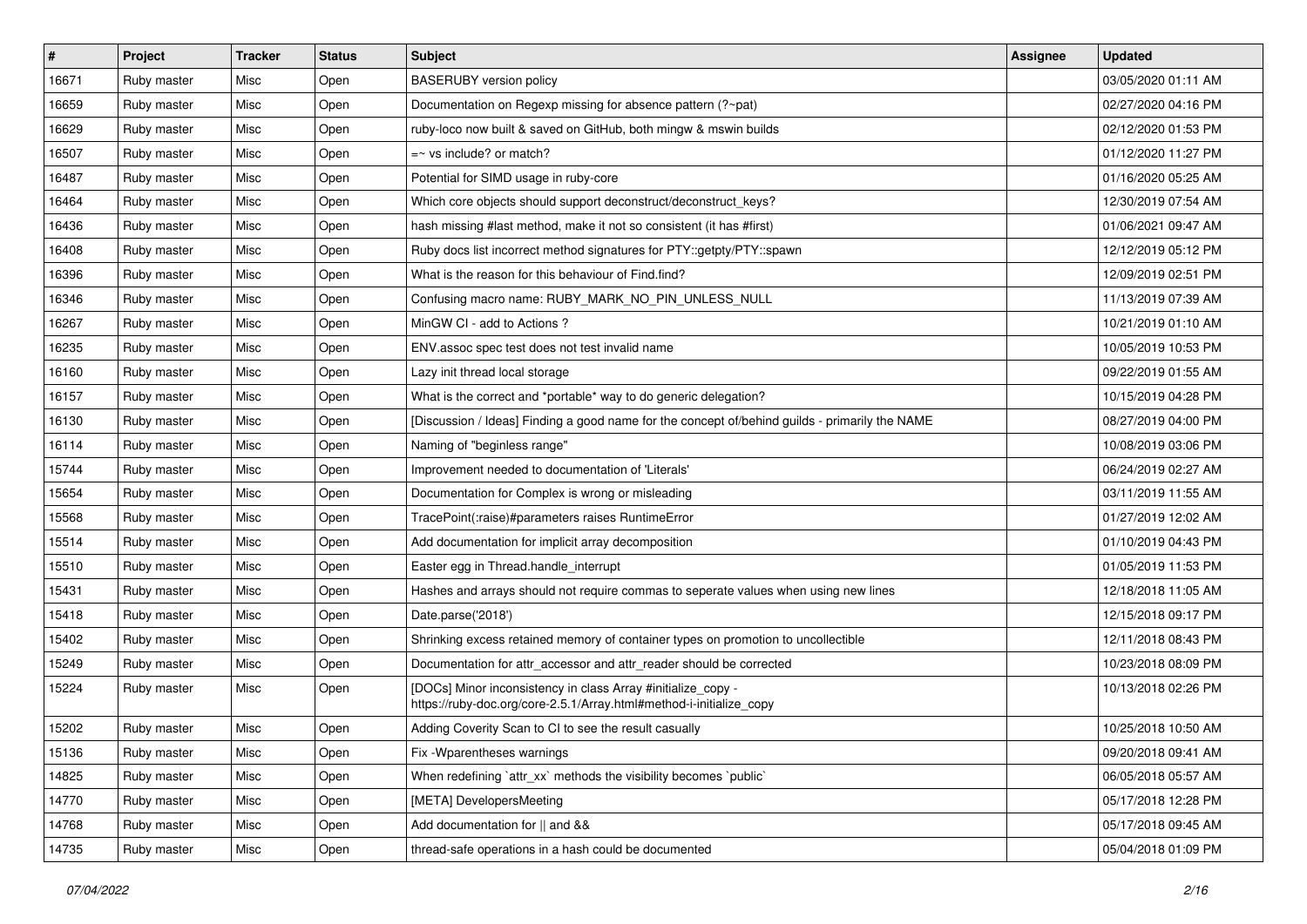| $\vert$ # | Project     | <b>Tracker</b> | <b>Status</b> | Subject                                                                                                                                               | <b>Assignee</b> | <b>Updated</b>      |
|-----------|-------------|----------------|---------------|-------------------------------------------------------------------------------------------------------------------------------------------------------|-----------------|---------------------|
| 14673     | Ruby master | Misc           | Open          | Documentation for `Array#drop` / `drop` while` unclear in regard to modification                                                                      |                 | 04/10/2018 09:51 AM |
| 14190     | Ruby master | Misc           | Open          | What are the semantics of \$SAFE?                                                                                                                     |                 | 12/15/2017 10:28 PM |
| 14149     | Ruby master | Misc           | Open          | Ruby Birthday Thread - 25th years anniversary                                                                                                         |                 | 12/02/2017 01:40 AM |
| 14037     | Ruby master | Misc           | Open          | Writing doxygen document comments to static functions                                                                                                 |                 | 10/21/2017 07:48 AM |
| 13968     | Ruby master | Misc           | Open          | [Ruby 3.x perhaps] - A (minimal?) static variant of ruby                                                                                              |                 | 01/14/2018 03:24 PM |
| 13804     | Ruby master | Misc           | Open          | Protected methods cannot be overridden                                                                                                                |                 | 08/10/2017 09:41 PM |
| 13787     | Ruby master | Misc           | Open          | The path to Ruby 3.x - would it be useful to have a separate thread here at the tracker, for discussions and<br>issues and ideas related to ruby 3.x? |                 | 08/08/2017 08:29 AM |
| 13634     | Ruby master | Misc           | Open          | NilClass is lying about respond_to?(:clone)                                                                                                           |                 | 06/06/2017 08:27 AM |
| 13497     | Ruby master | Misc           | Open          | Docs, code samples, Ripper example                                                                                                                    |                 | 04/23/2017 04:27 AM |
| 13209     | Ruby master | Misc           | Open          | fact.rb in ruby/sample variations                                                                                                                     |                 | 02/14/2017 12:10 AM |
| 13072     | Ruby master | Misc           | Open          | Current state of date standard library                                                                                                                |                 | 09/02/2017 05:38 PM |
| 12911     | Ruby master | Misc           | Assigned      | Translate docs                                                                                                                                        |                 | 11/24/2021 04:52 AM |
| 12751     | Ruby master | Misc           | Open          | Incompatibility of Ruby 3                                                                                                                             |                 | 09/14/2016 12:48 PM |
| 12595     | Ruby master | Misc           | Open          | Documentation                                                                                                                                         |                 | 07/18/2016 04:39 PM |
| 12277     | Ruby master | Misc           | Open          | Coding rule: colum number                                                                                                                             |                 | 04/13/2016 06:32 PM |
| 11783     | Ruby master | Misc           | Open          | Do you have any idea if you have a budgets?                                                                                                           |                 | 05/16/2019 09:06 PM |
| 11570     | Ruby master | Misc           | Open          | Clarify autoload chaining behavior                                                                                                                    |                 | 10/06/2015 04:52 PM |
| 11355     | Ruby master | Misc           | Open          | Exceptions inheriting from Timeout:: Error should behave the same way                                                                                 |                 | 07/15/2015 04:59 PM |
| 11295     | Ruby master | Misc           | Open          | Request for comments about error messages                                                                                                             |                 | 10/22/2015 09:12 AM |
| 10983     | Ruby master | Misc           | Open          | Why blocks make Ruby methods 439% slower?                                                                                                             |                 | 11/10/2015 06:21 AM |
| 10791     | Ruby master | Misc           | Assigned      | [PATCH 1/1] Remove unnecessary passing value from doc for Observable                                                                                  |                 | 08/10/2018 10:51 AM |
| 10783     | Ruby master | Misc           | Open          | String#concat has an "appending" behavior                                                                                                             |                 | 08/08/2018 03:08 AM |
| 10424     | Ruby master | Misc           | Open          | Error message when sorting NaN                                                                                                                        |                 | 10/25/2014 02:13 PM |
| 10312     | Ruby master | Misc           | Open          | Give people more control over how the ruby parser sees code and lexical code elements (valid/invalid -<br>toggle options) + macros                    |                 | 01/20/2016 05:14 PM |
| 9832      | Ruby master | Misc           | Open          | better concurrency in threads                                                                                                                         |                 | 05/12/2014 12:33 PM |
| 9724      | Ruby master | Misc           | Open          | Warnings in Ruby: allow per-file directives to i.e. suppress warnings                                                                                 |                 | 04/10/2014 06:21 PM |
| 9516      | Ruby master | Misc           | Open          | Consolidate all deprecation messages to one or more helper methods                                                                                    |                 | 02/13/2014 05:11 PM |
| 18894     | Ruby master | Feature        | Open          | Object#make_shareable                                                                                                                                 |                 | 07/02/2022 11:42 PM |
| 18885     | Ruby master | Feature        | Open          | Long lived fork advisory API (potential Copy on Write optimizations)                                                                                  |                 | 06/30/2022 09:27 AM |
| 18841     | Ruby master | Feature        | Open          | Proposal: autoload_relative                                                                                                                           |                 | 06/19/2022 11:22 PM |
| 18835     | Ruby master | Feature        | Open          | Add InstructionSequence#type method                                                                                                                   |                 | 06/16/2022 10:30 PM |
| 18832     | Ruby master | Feature        | Open          | Do not have class/module keywords consider ancestors of Object                                                                                        |                 | 06/21/2022 05:50 AM |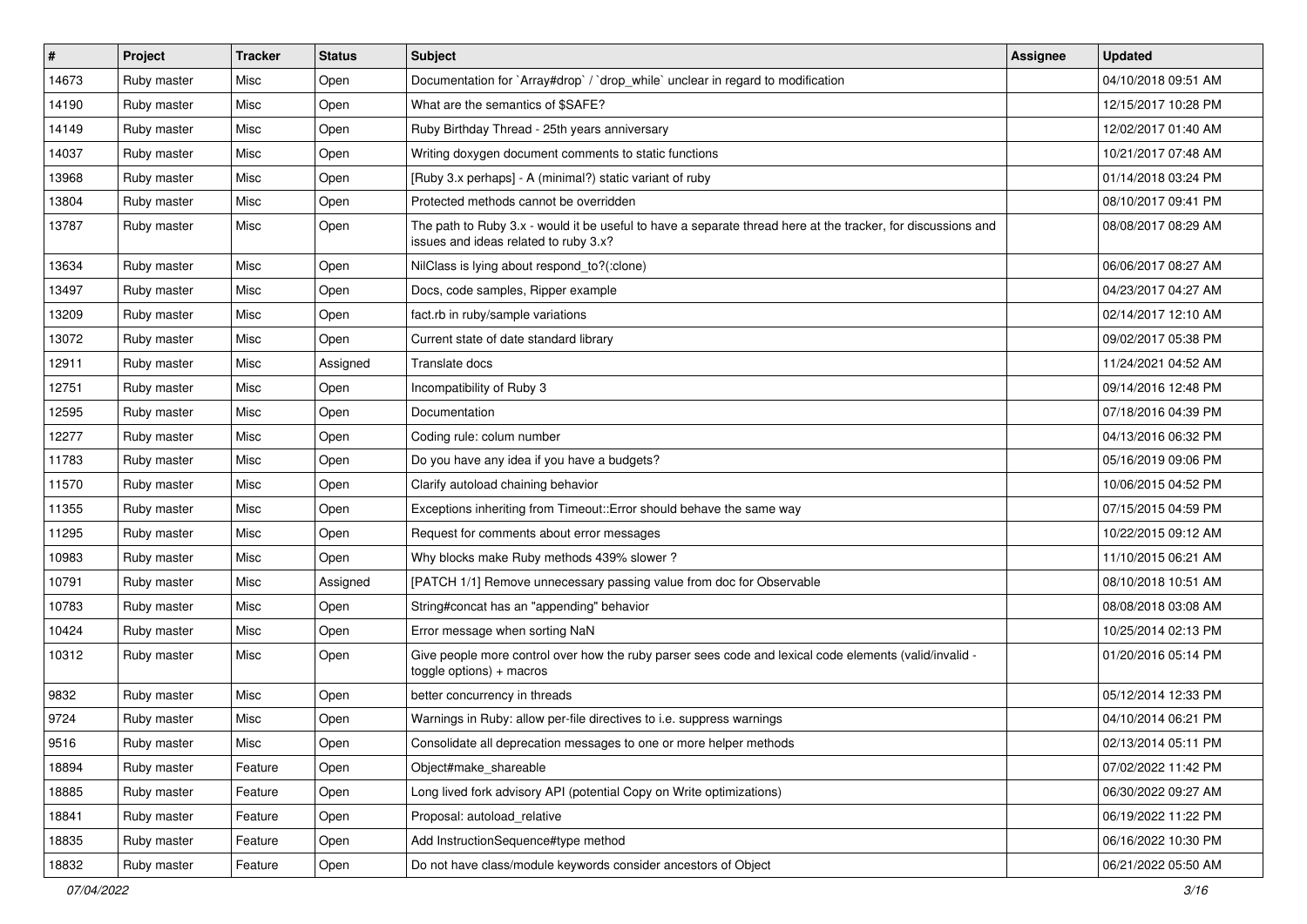| $\vert$ # | Project     | <b>Tracker</b> | <b>Status</b> | <b>Subject</b>                                                                            | <b>Assignee</b> | <b>Updated</b>      |
|-----------|-------------|----------------|---------------|-------------------------------------------------------------------------------------------|-----------------|---------------------|
| 18831     | Ruby master | Feature        | Open          | Block argument to `yield`                                                                 |                 | 06/18/2022 03:12 AM |
| 18825     | Ruby master | Feature        | Open          | Specialized instruction for "array literal + `.hash`"                                     |                 | 06/14/2022 05:24 PM |
| 18822     | Ruby master | Feature        | Open          | Ruby lack a proper method to percent-encode strings for URIs (RFC 3986)                   |                 | 06/09/2022 02:42 PM |
| 18821     | Ruby master | Feature        | Open          | Expose Pattern Matching interfaces in core classes                                        |                 | 06/09/2022 07:24 AM |
| 18815     | Ruby master | Feature        | Open          | instance_{eval,exec} vs Proc#>>                                                           |                 | 06/02/2022 05:17 PM |
| 18814     | Ruby master | Feature        | Open          | Ractor: add method to query incoming message queue size                                   |                 | 06/30/2022 10:58 AM |
| 18812     | Ruby master | Feature        | Open          | Add ability to trace exit locations for YJIT                                              |                 | 06/01/2022 02:42 PM |
| 18809     | Ruby master | Feature        | Open          | Add Numeric#ceildiv                                                                       |                 | 06/21/2022 06:21 PM |
| 18798     | Ruby master | Feature        | Open          | 'UnboundMethod#==' with inherited classes                                                 |                 | 05/25/2022 12:32 AM |
| 18776     | Ruby master | Feature        | Open          | <b>Object Shapes</b>                                                                      |                 | 05/13/2022 01:11 AM |
| 18774     | Ruby master | Feature        | Open          | Add Queue#pop(timeout:)                                                                   |                 | 05/20/2022 12:27 AM |
| 18762     | Ruby master | Feature        | Open          | Add an Array#undigits that compliments Integer#digits                                     |                 | 05/03/2022 08:08 PM |
| 18757     | Ruby master | Feature        | Open          | Introduce %R percent literal for anchored regular expression patterns                     |                 | 04/27/2022 05:30 PM |
| 18736     | Ruby master | Feature        | Open          | self-p for method chain                                                                   |                 | 04/15/2022 11:09 AM |
| 18690     | Ruby master | Feature        | Open          | Allow `Kernel#then` to take arguments                                                     |                 | 05/10/2022 06:16 PM |
| 18685     | Ruby master | Feature        | Open          | Enumerator.product: Cartesian product of enumerables                                      |                 | 04/26/2022 07:02 AM |
| 18683     | Ruby master | Feature        | Open          | Allow to create hashes with a specific capacity.                                          |                 | 04/22/2022 02:34 PM |
| 18675     | Ruby master | Feature        | Open          | Add new exception class for resolv timeouts                                               |                 | 04/01/2022 11:22 PM |
| 18668     | Ruby master | Feature        | Open          | Merge `io-nonblock` gems into core                                                        |                 | 04/21/2022 10:02 AM |
| 18659     | Ruby master | Feature        | Open          | Create a Binding at the time of an exception and make it available to Rescue              |                 | 03/25/2022 10:55 AM |
| 18647     | Ruby master | Feature        | Open          | Non-recursive option for iseq-targeted Tracepoints in ruby 2.6+                           |                 | 03/18/2022 09:41 AM |
| 18644     | Ruby master | Feature        | Open          | Coerce anything callable to a Proc                                                        |                 | 06/18/2022 05:28 PM |
| 18642     | Ruby master | Feature        | Open          | Named ripper fields                                                                       |                 | 05/12/2022 01:37 PM |
| 18640     | Ruby master | Feature        | Open          | default empty string argument for `String#sub` and `String#sub!`, e.g. `"hello".sub("I")` |                 | 03/19/2022 02:33 AM |
| 18630     | Ruby master | Feature        | Open          | Introduce general `IO#timeout` and `IO#timeout=`for all (non-)blocking operations.        |                 | 04/21/2022 09:36 AM |
| 18617     | Ruby master | Feature        | Open          | Allow multiples keys in Hash#[] acting like Hash#dig                                      |                 | 03/10/2022 01:36 PM |
| 18603     | Ruby master | Feature        | Open          | Allow syntax like obj.method(arg)=value                                                   |                 | 02/27/2022 05:04 PM |
| 18597     | Ruby master | Feature        | Open          | Strings need a named method like 'dup' that doesn't duplicate if receiver is mutable      |                 | 02/26/2022 11:56 PM |
| 18594     | Ruby master | Feature        | Open          | Add a #to h method on URI::Generic                                                        |                 | 03/31/2022 01:18 PM |
| 18593     | Ruby master | Feature        | Open          | Add back URI.escape                                                                       |                 | 02/18/2022 07:45 PM |
| 18583     | Ruby master | Feature        | Open          | Pattern-matching: API for custom unpacking strategies?                                    |                 | 03/17/2022 01:10 PM |
| 18576     | Ruby master | Feature        | Open          | Rename `ASCII-8BIT` encoding to `BINARY`                                                  |                 | 03/17/2022 03:06 PM |
| 18573     | Ruby master | Feature        | Open          | Object#pack1                                                                              |                 | 02/08/2022 08:51 AM |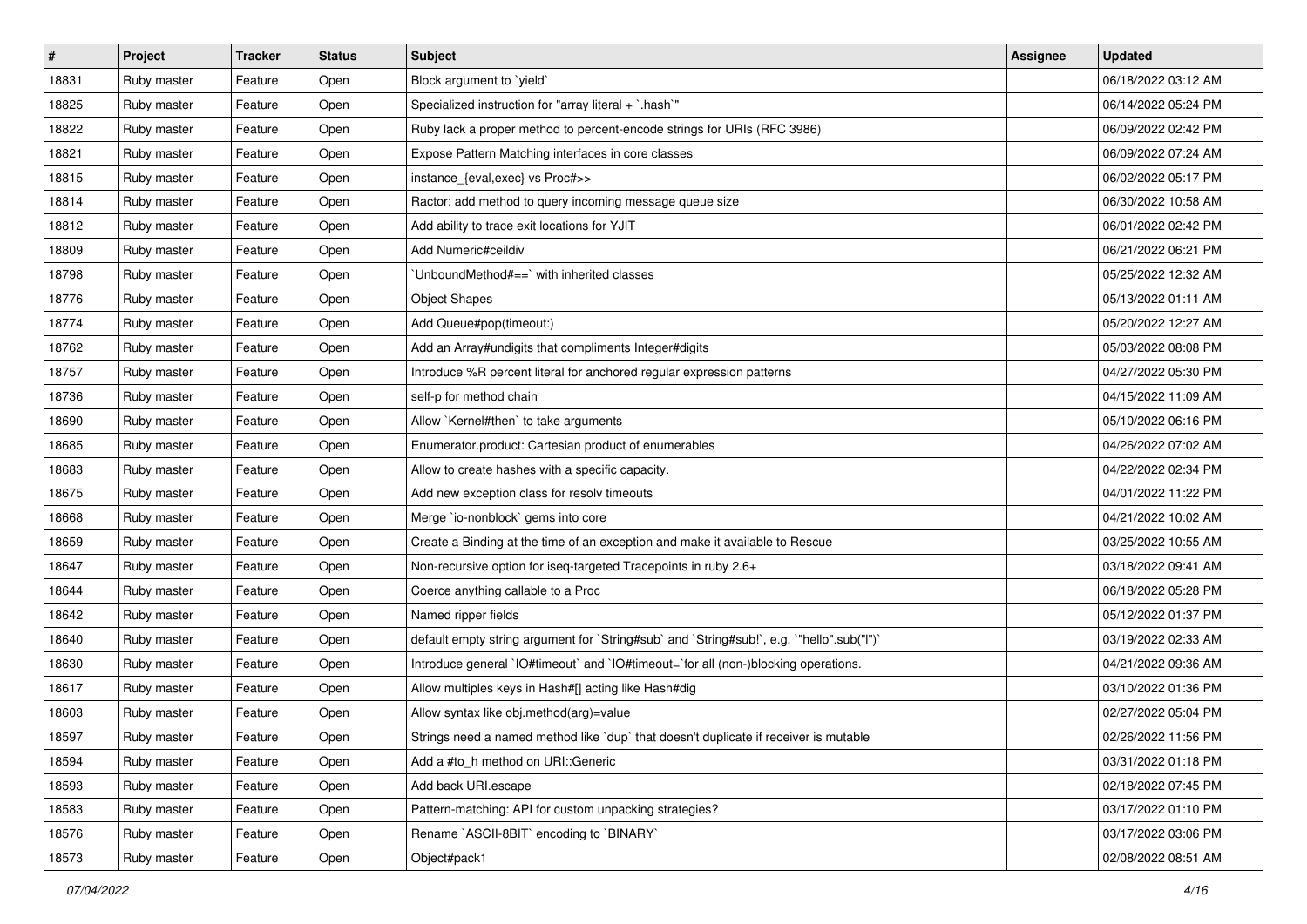| $\overline{\boldsymbol{H}}$ | Project     | <b>Tracker</b> | <b>Status</b> | <b>Subject</b>                                                                               | Assignee | <b>Updated</b>      |
|-----------------------------|-------------|----------------|---------------|----------------------------------------------------------------------------------------------|----------|---------------------|
| 18568                       | Ruby master | Feature        | Open          | Explore lazy RubyGems boot to reduce need for --disable-gems                                 |          | 02/17/2022 07:15 AM |
| 18559                       | Ruby master | Feature        | Open          | Allocation tracing: Objects created by the parser are attributed to Kernel.require           |          | 06/28/2022 12:21 PM |
| 18554                       | Ruby master | Feature        | Open          | Move unicode normalize to a default gem                                                      |          | 01/31/2022 05:51 PM |
| 18551                       | Ruby master | Feature        | Open          | Make Range#reverse_each to raise an exception if endless                                     |          | 01/28/2022 11:13 PM |
| 18515                       | Ruby master | Feature        | Open          | Add Range#reverse_each implementation for performance                                        |          | 01/31/2022 02:23 AM |
| 18498                       | Ruby master | Feature        | Open          | Introduce a public WeakKeysMap that compares by equality                                     |          | 02/20/2022 04:06 PM |
| 18494                       | Ruby master | Feature        | Open          | [RFC] ENV["RUBY_GC_"]= changes GC parameters dynamically                                     |          | 01/17/2022 11:15 PM |
| 18478                       | Ruby master | Feature        | Open          | Module#constant_pairs                                                                        |          | 01/11/2022 07:55 PM |
| 18477                       | Ruby master | Feature        | Open          | Float#sqrt and Integer#sqrt                                                                  |          | 01/11/2022 07:34 PM |
| 18463                       | Ruby master | Feature        | Open          | Random number generation with xoshiro                                                        |          | 02/13/2022 09:12 AM |
| 18462                       | Ruby master | Feature        | Open          | Proposal to merge WASI based WebAssembly support                                             |          | 03/24/2022 03:05 AM |
| 18440                       | Ruby master | Feature        | Open          | YJIT is enabled if any YJIT tuning options are set                                           |          | 12/30/2021 08:17 PM |
| 18438                       | Ruby master | Feature        | Open          | Add `Exception#additional_message` to show additional error information                      |          | 02/07/2022 02:55 AM |
| 18423                       | Ruby master | Feature        | Open          | Installing stable versions like 3.0.3 from source generates fatal error by make              |          | 12/23/2021 11:44 PM |
| 18418                       | Ruby master | Feature        | Open          | Add Net::HTTP#security level=                                                                |          | 12/19/2021 11:58 AM |
| 18411                       | Ruby master | Feature        | Open          | Introduce `Fiber.blocking` for disabling scheduler.                                          |          | 12/23/2021 05:10 PM |
| 18410                       | Ruby master | Feature        | Open          | Proposal to make inspect include underscores on numerics                                     |          | 12/16/2021 09:07 AM |
| 18402                       | Ruby master | Feature        | Open          | Argument Labels                                                                              |          | 01/31/2022 06:14 PM |
| 18401                       | Ruby master | Feature        | Open          | Rework `require_relative` to add the "current path" on `\$LOAD_PATH`                         |          | 12/09/2021 05:41 PM |
| 18395                       | Ruby master | Feature        | Open          | Introduce Array#subtract! for performance                                                    |          | 12/08/2021 04:42 PM |
| 18384                       | Ruby master | Feature        | Open          | Pattern Match Object                                                                         |          | 05/07/2022 06:01 PM |
| 18376                       | Ruby master | Feature        | Open          | Version comparison API                                                                       |          | 12/30/2021 10:33 AM |
| 18369                       | Ruby master | Feature        | Open          | users.detect(:name, "Dorian") as shorthand for users.detect {  user  user.name == "Dorian" } |          | 12/03/2021 02:23 PM |
| 18368                       | Ruby master | Feature        | Open          | Range#step semantics for non-Numeric ranges                                                  |          | 02/02/2022 03:42 PM |
| 18360                       | Ruby master | Feature        | Open          | <b>PrettyPrint enhancements</b>                                                              |          | 11/24/2021 12:15 AM |
| 18357                       | Ruby master | Feature        | Open          | Proposal: stop raising when block passed to IO#each_* closes the IO                          |          | 11/22/2021 09:03 PM |
| 18334                       | Ruby master | Feature        | Open          | ENV#to h returns a new Hash object but Hash#to h does not, which can cause inconsistencies   |          | 11/17/2021 05:46 PM |
| 18332                       | Ruby master | Feature        | Open          | a?b                                                                                          |          | 12/29/2021 04:38 AM |
| 18331                       | Ruby master | Feature        | Open          | Kernel.#Time                                                                                 |          | 11/13/2021 12:41 PM |
| 18296                       | Ruby master | Feature        | Open          | Custom exception formatting should override `Exception#full_message`.                        |          | 12/15/2021 08:49 PM |
| 18291                       | Ruby master | Feature        | Open          | When use $=\sim$ with named group, if regex is on the right side, variable not defined.      |          | 11/06/2021 12:36 PM |
| 18285                       | Ruby master | Feature        | Open          | NoMethodError#message uses a lot of CPU/is really expensive to call                          |          | 01/30/2022 12:45 PM |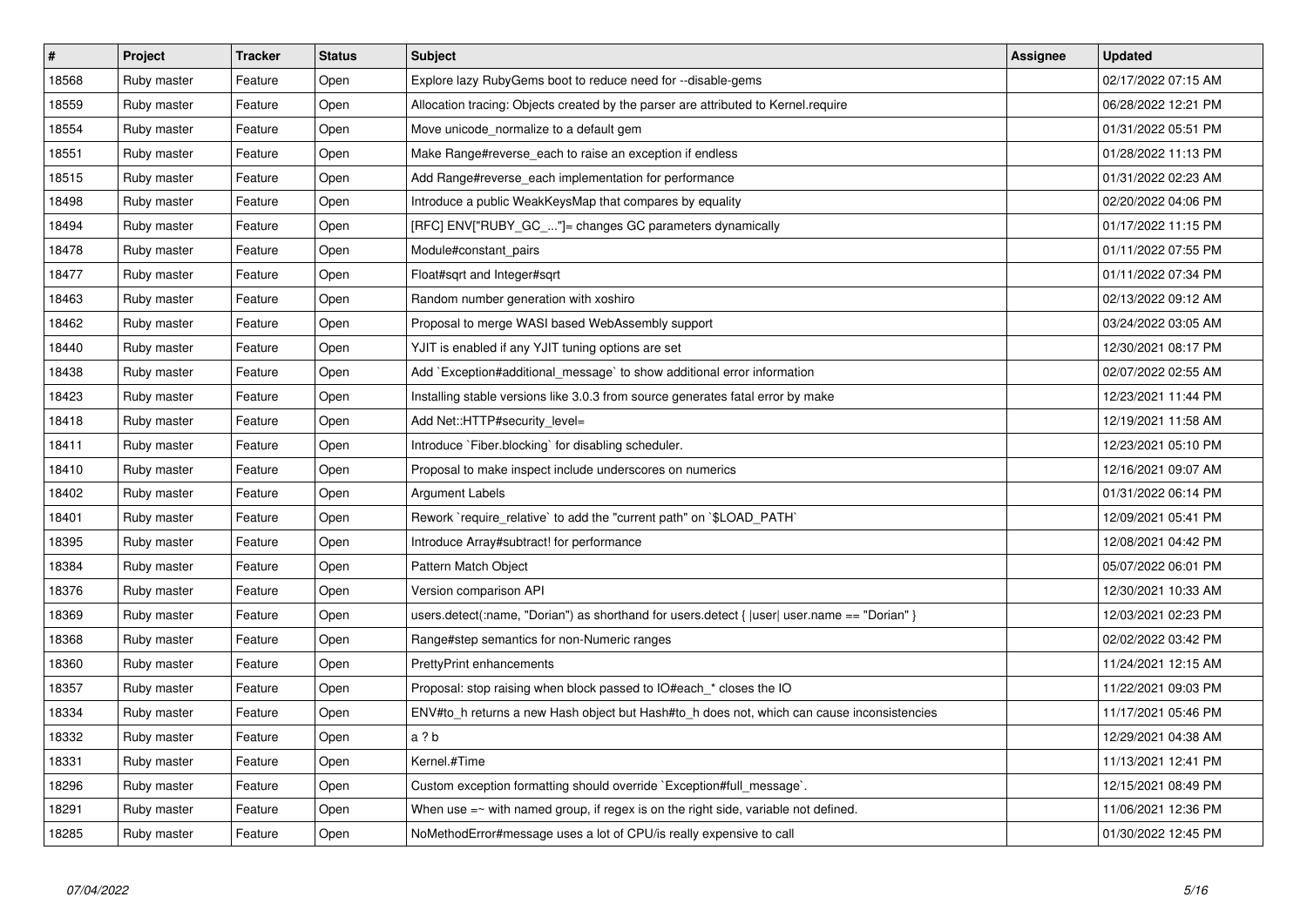| $\vert$ # | Project     | <b>Tracker</b> | <b>Status</b> | Subject                                                                                                                                                               | Assignee | <b>Updated</b>      |
|-----------|-------------|----------------|---------------|-----------------------------------------------------------------------------------------------------------------------------------------------------------------------|----------|---------------------|
| 18265     | Ruby master | Feature        | Open          | Self-contained one-binary feature which discuss on ruby kaigi 2021 day 2, $\mathbb I$ Ruby Committers vs the World<br>/ CRuby CommittersU                             |          | 10/24/2021 04:11 PM |
| 18262     | Ruby master | Feature        | Open          | Enumerator::Lazy#partition                                                                                                                                            |          | 11/20/2021 10:17 AM |
| 18259     | Ruby master | Feature        | Open          | Support quarter spec %q in Time#strftime                                                                                                                              |          | 10/21/2021 12:15 PM |
| 18256     | Ruby master | Feature        | Open          | Change the canonical name of Thread::Mutex, Thread::Queue, Thread::SizedQueue and<br>Thread::ConditionVariable to just Mutex, Queue, SizedQueue and ConditionVariable |          | 10/20/2021 10:59 PM |
| 18242     | Ruby master | Feature        | Open          | Parser makes multiple assignment sad in confusing way                                                                                                                 |          | 10/09/2021 07:58 AM |
| 18228     | Ruby master | Feature        | Open          | Add a 'timeout' option to 'IO.copy_stream'                                                                                                                            |          | 10/01/2021 05:10 AM |
| 18181     | Ruby master | Feature        | Open          | Introduce Enumerable#min_with_value, max_with_value, and minmax_with_value                                                                                            |          | 01/25/2022 07:33 AM |
| 18179     | Ruby master | Feature        | Open          | Add Math methods to Numeric                                                                                                                                           |          | 03/24/2022 02:54 PM |
| 18168     | Ruby master | Feature        | Open          | Add ActiveSupport deep_transform_values to Ruby                                                                                                                       |          | 09/15/2021 05:29 AM |
| 18162     | Ruby master | Feature        | Open          | Shorthand method Proc#isolate to create isolated proc objects                                                                                                         |          | 09/13/2021 02:33 AM |
| 18151     | Ruby master | Feature        | Open          | Incorrect Resoly result when DNS server is unreachable                                                                                                                |          | 09/18/2021 12:22 AM |
| 18146     | Ruby master | Feature        | Open          | Add `delete_prefix` and `delete_suffix` to `Pathname`                                                                                                                 |          | 09/03/2021 04:59 AM |
| 18137     | Ruby master | Feature        | Open          | A new method to check Proc is isolated or not                                                                                                                         |          | 10/27/2021 07:30 AM |
| 18136     | Ruby master | Feature        | Open          | take while after                                                                                                                                                      |          | 01/28/2022 06:23 AM |
| 18135     | Ruby master | Feature        | Open          | Introduce Enumerable#detect_only                                                                                                                                      |          | 09/02/2021 05:44 PM |
| 18127     | Ruby master | Feature        | Open          | Ractor-local version of Singleton                                                                                                                                     |          | 11/09/2021 02:45 PM |
| 18083     | Ruby master | Feature        | Open          | Capture error in ensure block.                                                                                                                                        |          | 10/21/2021 01:00 PM |
| 18070     | Ruby master | Feature        | Open          | `attr` should be removed                                                                                                                                              |          | 08/09/2021 05:51 PM |
| 18069     | Ruby master | Feature        | Open          | instance exec is just ignored when the block is originally a method                                                                                                   |          | 08/10/2021 05:33 AM |
| 18063     | Ruby master | Feature        | Open          | io_uring implementation                                                                                                                                               |          | 08/05/2021 10:02 AM |
| 18057     | Ruby master | Feature        | Open          | Introduce Array#mean                                                                                                                                                  |          | 08/02/2021 02:16 PM |
| 18055     | Ruby master | Feature        | Open          | Introduce                                                                                                                                                             |          | 07/30/2021 09:30 AM |
| 18035     | Ruby master | Feature        | Open          | Introduce general model/semantic for immutable by default.                                                                                                            |          | 11/09/2021 04:47 PM |
| 18033     | Ruby master | Feature        | Open          | Time.new to parse a string                                                                                                                                            |          | 12/07/2021 02:15 PM |
| 18005     | Ruby master | Feature        | Open          | Enable non-blocking `binding.irb`.                                                                                                                                    |          | 06/24/2021 07:20 PM |
| 18004     | Ruby master | Feature        | Open          | Add Async to the stdlib                                                                                                                                               |          | 11/26/2021 06:01 AM |
| 17994     | Ruby master | Feature        | Open          | Clarify `IO.read` behavior and add `File.read` method                                                                                                                 |          | 07/16/2021 03:04 AM |
| 17950     | Ruby master | Feature        | Open          | Unable to pattern-match against a String key                                                                                                                          |          | 06/15/2021 11:42 AM |
| 17944     | Ruby master | Feature        | Open          | Remove Socket.gethostbyaddr and Socket.gethostbyname                                                                                                                  |          | 06/10/2021 08:26 AM |
| 17942     | Ruby master | Feature        | Open          | Add a 'initialize(public @a, private @b)' shortcut syntax for defining public/private accessors for instance<br>vars as part of constructor                           |          | 12/13/2021 12:43 AM |
| 17938     | Ruby master | Feature        | Open          | Keyword alternative for boolean positional arguments                                                                                                                  |          | 07/15/2021 06:46 AM |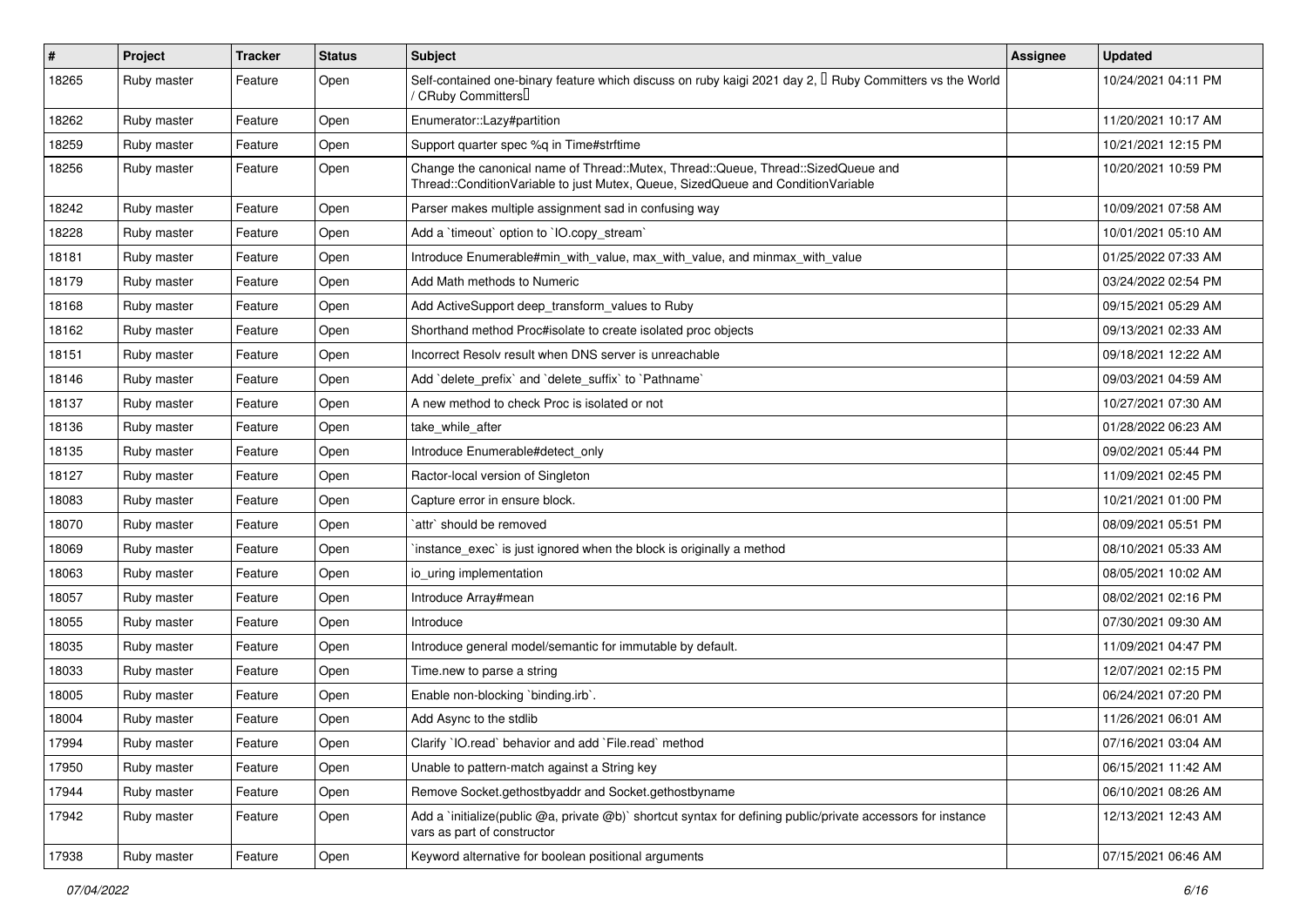| $\vert$ # | Project     | <b>Tracker</b> | <b>Status</b> | Subject                                                                                                                                                   | Assignee | <b>Updated</b>      |
|-----------|-------------|----------------|---------------|-----------------------------------------------------------------------------------------------------------------------------------------------------------|----------|---------------------|
| 17924     | Ruby master | Feature        | Open          | Range#infinite?                                                                                                                                           |          | 07/08/2021 11:58 PM |
| 17859     | Ruby master | Feature        | Open          | Start IRB when running just `ruby`                                                                                                                        |          | 05/14/2021 07:54 AM |
| 17856     | Ruby master | Feature        | Open          | ary.member? is slower than ary.include?                                                                                                                   |          | 05/11/2021 10:12 AM |
| 17851     | Ruby master | Feature        | Open          | ruby extension for memoryview                                                                                                                             |          | 05/05/2021 03:15 PM |
| 17844     | Ruby master | Feature        | Open          | Support list of methods to test with respond_to?                                                                                                          |          | 05/06/2021 07:00 PM |
| 17834     | Ruby master | Feature        | Open          | Add a Bytes and BytesArray class that implement memoryview                                                                                                |          | 05/06/2021 02:22 PM |
| 17833     | Ruby master | Feature        | Open          | add IO.readinto(b) where b is a bytes like object that is you can get a memoryview from                                                                   |          | 06/30/2021 02:36 PM |
| 17825     | Ruby master | Feature        | Open          | Uniformize Float::INFINITY and Date::infinity.new                                                                                                         |          | 05/04/2021 01:43 AM |
| 17808     | Ruby master | Feature        | Open          | Feature Request: JS like splat of Object properties as named method parameters                                                                            |          | 04/17/2021 11:43 PM |
| 17797     | Ruby master | Feature        | Open          | MIPS support for addr2line.c                                                                                                                              |          | 04/13/2021 03:49 AM |
| 17790     | Ruby master | Feature        | Open          | Have a way to clear a String without resetting its capacity                                                                                               |          | 04/21/2021 11:27 PM |
| 17786     | Ruby master | Feature        | Open          | Proposal: new "ends" keyword                                                                                                                              |          | 04/11/2021 01:40 AM |
| 17773     | Ruby master | Feature        | Open          | Alias `Numeric#zero?` and `Float#zero?` as `Numeric#empty?` and `Float#empty?`                                                                            |          | 04/02/2021 03:39 PM |
| 17771     | Ruby master | Feature        | Open          | String#start_with? should not construct MatchData or set \$~                                                                                              |          | 04/02/2021 02:49 PM |
| 17758     | Ruby master | Feature        | Open          | Provide Hash#count for performance improvement                                                                                                            |          | 03/28/2021 06:39 PM |
| 17753     | Ruby master | Feature        | Open          | Add Module#namespace                                                                                                                                      |          | 07/04/2022 01:42 AM |
| 17749     | Ruby master | Feature        | Open          | Const source location without name                                                                                                                        |          | 04/17/2021 07:38 AM |
| 17743     | Ruby master | Feature        | Open          | Show argument types in backtrace                                                                                                                          |          | 03/25/2021 06:39 PM |
| 17741     | Ruby master | Feature        | Open          | Ruby links to `objc` for convenience - this should be moved into a native ext                                                                             |          | 03/23/2021 01:24 AM |
| 17718     | Ruby master | Feature        | Open          | a method paramaters object that can be pattern matched against                                                                                            |          | 03/24/2021 01:29 PM |
| 17682     | Ruby master | Feature        | Open          | String#casecmp performance improvement                                                                                                                    |          | 03/24/2021 02:29 PM |
| 17663     | Ruby master | Feature        | Open          | Enumerator#with, an alternative to Enumerator#with_object                                                                                                 |          | 03/02/2021 05:48 PM |
| 17660     | Ruby master | Feature        | Open          | Expose information about which basic methods have been redefined                                                                                          |          | 03/02/2021 03:31 PM |
| 17647     | Ruby master | Feature        | Open          | Print register `r11` on 32-bit ARM Linux                                                                                                                  |          | 04/30/2021 11:22 AM |
| 17627     | Ruby master | Feature        | Open          | Suggestion: Implement `freeze_values` instance method on collection-like classes.                                                                         |          | 02/16/2021 07:58 PM |
| 17616     | Ruby master | Feature        | Open          | Support backtracing on Linux with non-GNU-libc + libunwind                                                                                                |          | 02/09/2021 01:12 PM |
| 17611     | Ruby master | Feature        | Open          | Expose `rb_execarg` interfaces and `rb_grantpt`                                                                                                           |          | 02/07/2021 01:52 AM |
| 17579     | Ruby master | Feature        | Open          | [Proposal] A suggestion for newline-separated shorthand notation, for the creation of Arrays containing<br>strings that may contain '' (space) characters |          | 01/25/2021 04:33 PM |
| 17576     | Ruby master | Feature        | Open          | Partial Functions (procs, lambdas)                                                                                                                        |          | 01/24/2021 07:58 PM |
| 17566     | Ruby master | Feature        | Open          | Tune thread QoS / efficiency on macOS                                                                                                                     |          | 01/29/2021 09:16 AM |
| 17562     | Ruby master | Feature        | Open          | Update -E option in --help                                                                                                                                |          | 01/19/2021 05:38 PM |
| 17550     | Ruby master | Feature        | Open          | Why no function to get all subdirectories of a directory?                                                                                                 |          | 01/18/2021 08:57 AM |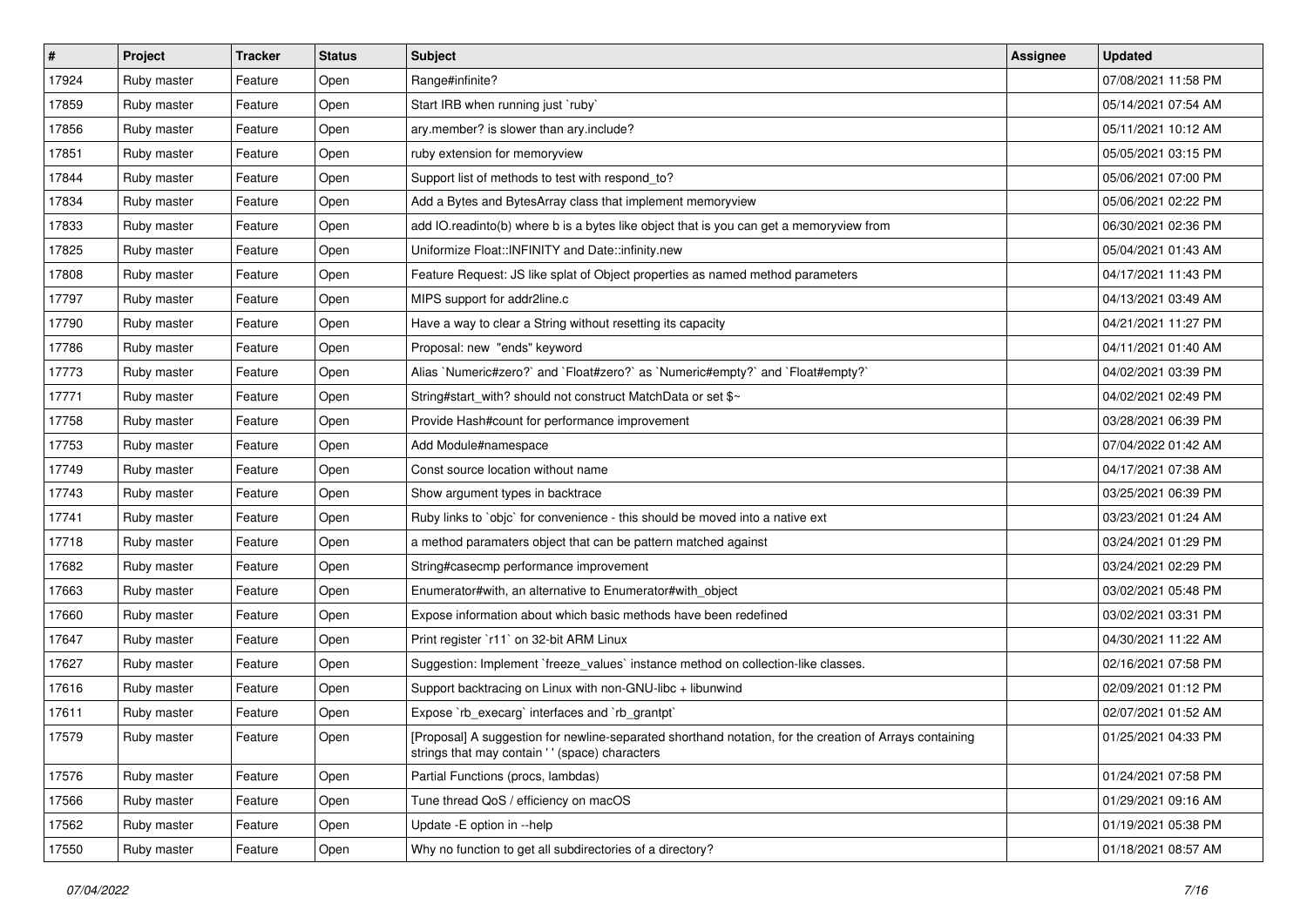| $\vert$ # | Project     | <b>Tracker</b> | <b>Status</b> | Subject                                                                    | <b>Assignee</b> | <b>Updated</b>      |
|-----------|-------------|----------------|---------------|----------------------------------------------------------------------------|-----------------|---------------------|
| 17548     | Ruby master | Feature        | Open          | Need simple way to include symlink directories in Dir.glob                 |                 | 03/21/2022 01:35 PM |
| 17528     | Ruby master | Feature        | Open          | Make Addrinfo.getaddrinfo fall back to Timeout.timeout for :resolv_timeout |                 | 01/13/2021 08:50 PM |
| 17496     | Ruby master | Feature        | Open          | Add constant Math::TAU                                                     |                 | 01/13/2021 05:47 AM |
| 17474     | Ruby master | Feature        | Open          | Interpreting constants at compile time                                     |                 | 01/07/2021 04:40 PM |
| 17472     | Ruby master | Feature        | Open          | HashWithIndifferentAccess like Hash extension                              |                 | 06/16/2022 01:08 AM |
| 17471     | Ruby master | Feature        | Open          | send_if method for improved conditional chaining                           |                 | 12/29/2020 03:23 PM |
| 17468     | Ruby master | Feature        | Open          | Deprecate RUBY_DEVEL                                                       |                 | 06/16/2022 01:08 AM |
| 17416     | Ruby master | Feature        | Open          | Improve performance Kernel#itself                                          |                 | 12/21/2020 01:14 PM |
| 17406     | Ruby master | Feature        | Open          | Add `NoMatchingPatternError#depth`                                         |                 | 12/19/2020 03:18 PM |
| 17375     | Ruby master | Feature        | Open          | Add scheduler callbacks for transferring fibers                            |                 | 12/07/2020 11:31 PM |
| 17357     | Ruby master | Feature        | Open          | 'Queue#pop' should have a block form for closed queues                     |                 | 01/12/2021 07:32 AM |
| 17356     | Ruby master | Feature        | Open          | Alignment of memory allocated through Fiddle struct's malloc               |                 | 12/02/2020 11:06 AM |
| 17353     | Ruby master | Feature        | Open          | Functional chaining operator                                               |                 | 11/30/2020 03:29 AM |
| 17333     | Ruby master | Feature        | Open          | Enumerable#many?                                                           |                 | 12/11/2020 03:38 AM |
| 17330     | Ruby master | Feature        | Open          | Object#non                                                                 |                 | 01/25/2021 03:54 PM |
| 17326     | Ruby master | Feature        | Open          | Add Kernel#must! to the standard library                                   |                 | 06/22/2022 04:10 PM |
| 17325     | Ruby master | Feature        | Open          | Adds Fiber#cancel, which forces a Fiber to break/return                    |                 | 11/19/2020 12:34 AM |
| 17316     | Ruby master | Feature        | Open          | On memoization                                                             |                 | 05/13/2022 11:32 AM |
| 17315     | Ruby master | Feature        | Open          | Hash #transform                                                            |                 | 11/13/2020 08:38 PM |
| 17311     | Ruby master | Feature        | Open          | Improve performance Array#deconstruct & Array#to_ary                       |                 | 11/08/2020 07:12 AM |
| 17298     | Ruby master | Feature        | Open          | Ractor's basket communication APIs                                         |                 | 11/13/2020 04:16 PM |
| 17290     | Ruby master | Feature        | Open          | Syntax sugar for boolean keyword argument                                  |                 | 10/29/2020 04:51 AM |
| 17286     | Ruby master | Feature        | Open          | 'Ractor.new' should accept 'move: true'                                    |                 | 11/08/2020 03:01 AM |
| 17285     | Ruby master | Feature        | Open          | Less strict `Ractor.select`                                                |                 | 10/26/2020 03:15 AM |
| 17258     | Ruby master | Feature        | Open          | Oneshot Branch Coverage                                                    |                 | 10/09/2020 08:26 PM |
| 17208     | Ruby master | Feature        | Open          | Add `Set#compact` and `Set#compact!` methods                               |                 | 11/05/2020 10:44 AM |
| 17206     | Ruby master | Feature        | Open          | Introduce new Regexp option to avoid global MatchData allocations          |                 | 10/28/2020 10:43 PM |
| 17166     | Ruby master | Feature        | Open          | net/http not supporting unix domain sockets                                |                 | 09/12/2020 02:51 PM |
| 17165     | Ruby master | Feature        | Open          | Add `filter` and `flatten` keywords to `Enumerable#map`                    |                 | 09/13/2020 09:41 AM |
| 17163     | Ruby master | Feature        | Open          | Rename `begin`                                                             |                 | 09/09/2020 03:04 AM |
| 17156     | Ruby master | Feature        | Open          | Refinements per directory tree                                             |                 | 12/07/2020 05:19 AM |
| 17155     | Ruby master | Feature        | Open          | Add a Diggable mixin                                                       |                 | 09/05/2020 02:08 PM |
| 17151     | Ruby master | Feature        | Open          | Support multiple builtin ruby code for implimatation in Ruby & C           |                 | 09/05/2020 01:41 AM |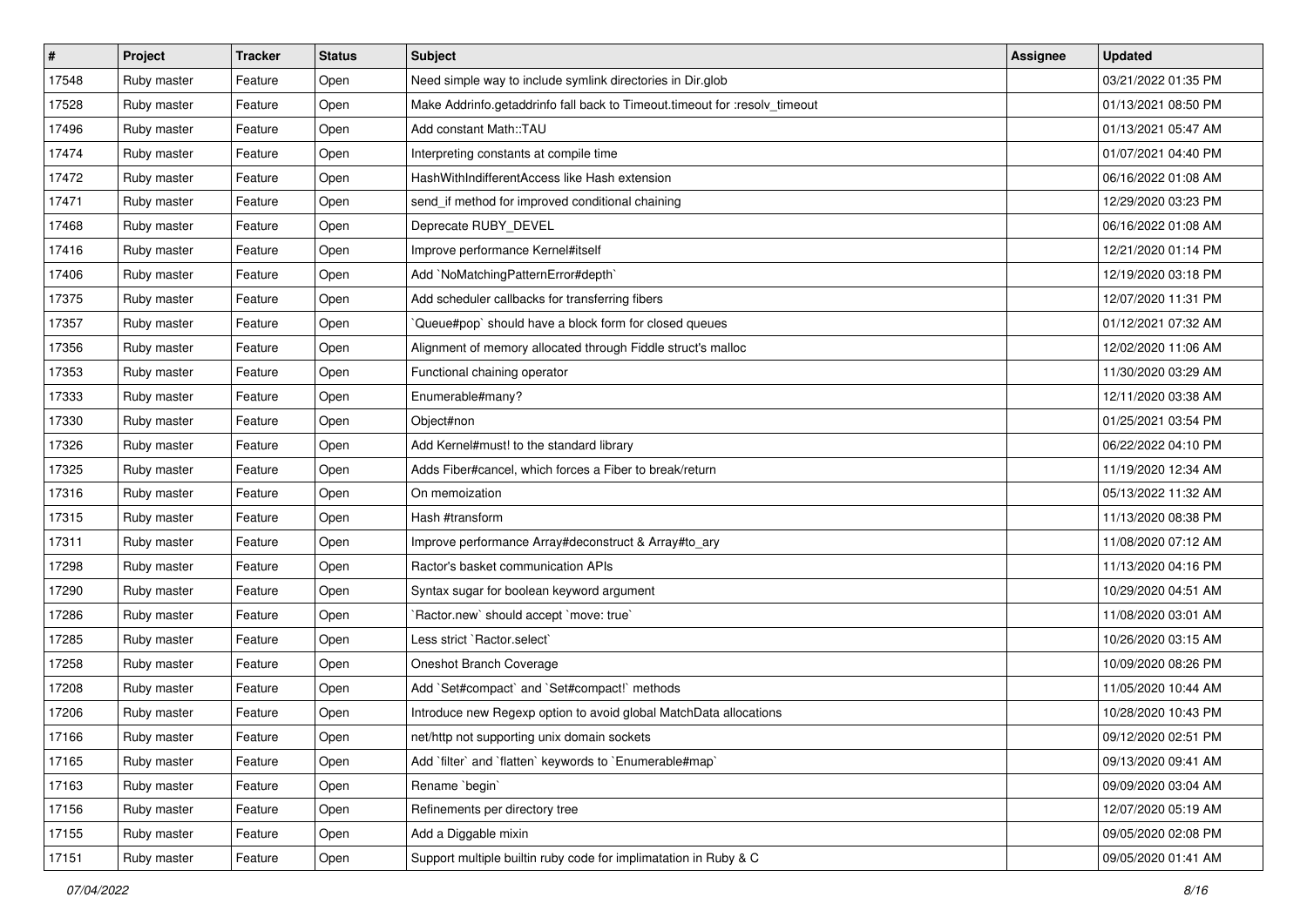| $\sharp$ | Project     | <b>Tracker</b> | <b>Status</b> | <b>Subject</b>                                                                                | <b>Assignee</b> | <b>Updated</b>      |
|----------|-------------|----------------|---------------|-----------------------------------------------------------------------------------------------|-----------------|---------------------|
| 17148    | Ruby master | Feature        | Open          | stdbuf(1) support                                                                             |                 | 09/07/2020 04:12 AM |
| 17143    | Ruby master | Feature        | Open          | Improve support for warning categories                                                        |                 | 11/20/2020 01:05 PM |
| 17140    | Ruby master | Feature        | Open          | Merge Enumerable#grep(_v) with Enumerable#select/reject                                       |                 | 02/10/2021 07:56 AM |
| 17134    | Ruby master | Feature        | Open          | Add resolv_timeout to TCPSocket                                                               |                 | 12/10/2020 09:09 AM |
| 17127    | Ruby master | Feature        | Open          | Some TrueClass methods are faster if implemented in Ruby                                      |                 | 11/05/2020 07:11 AM |
| 17121    | Ruby master | Feature        | Open          | Remove ENV#index                                                                              |                 | 08/13/2020 09:58 AM |
| 17115    | Ruby master | Feature        | Open          | Optimize String#casecmp? for ASCII strings                                                    |                 | 08/15/2020 03:48 AM |
| 17099    | Ruby master | Feature        | Open          | Remove boolean argument and warning from Module#attr                                          |                 | 12/18/2020 04:15 AM |
| 17097    | Ruby master | Feature        | Open          | `map_min`, `map_max`                                                                          |                 | 01/13/2021 01:24 AM |
| 17056    | Ruby master | Feature        | Open          | Array#index: Allow specifying the position to start search as in String#index                 |                 | 09/25/2020 01:41 PM |
| 17047    | Ruby master | Feature        | Open          | Support parameters for MAIL FROM and RCPT TO                                                  |                 | 12/06/2021 08:16 PM |
| 17040    | Ruby master | Feature        | Open          | cleanup include/ruby/backward*                                                                |                 | 08/26/2020 07:07 AM |
| 17036    | Ruby master | Feature        | Open          | Regexp deconstruction keys to allow pattern matching                                          |                 | 07/19/2020 02:45 PM |
| 17016    | Ruby master | Feature        | Open          | Enumerable#accumulate                                                                         |                 | 04/27/2021 03:14 PM |
| 17006    | Ruby master | Feature        | Open          | Let `Kernel#Hash` take a block to provide the default value                                   |                 | 07/04/2020 07:51 AM |
| 17004    | Ruby master | Feature        | Open          | Provide a way for methods to omit their return value                                          |                 | 07/20/2020 05:44 AM |
| 17001    | Ruby master | Feature        | Open          | [Feature] Dir.scan to yield dirent for efficient and composable recursive directory scaning   |                 | 06/30/2020 07:57 PM |
| 16995    | Ruby master | Feature        | Open          | Sets: <= > should be specialized                                                              |                 | 06/26/2020 08:43 PM |
| 16993    | Ruby master | Feature        | Open          | Sets: from hash keys using Hash#key_set                                                       |                 | 06/27/2020 05:44 AM |
| 16991    | Ruby master | Feature        | Open          | Sets: add Set#join                                                                            |                 | 06/26/2020 08:29 PM |
| 16990    | Ruby master | Feature        | Open          | Sets: operators compatibility with Array                                                      |                 | 02/22/2021 11:37 PM |
| 16987    | Ruby master | Feature        | Open          | Enumerator::Lazy vs Array methods                                                             |                 | 07/15/2020 04:56 PM |
| 16971    | Ruby master | Feature        | Open          | weak_ref&.some_method should behave like object&.some_method                                  |                 | 06/19/2020 03:17 PM |
| 16968    | Ruby master | Feature        | Open          | Remove `\$IGNORECASE` from English.rb                                                         |                 | 06/18/2020 04:34 AM |
| 16960    | Ruby master | Feature        | Open          | Feedback regarding => in 'As' Pattern Matching                                                |                 | 06/13/2020 12:32 AM |
| 16952    | Ruby master | Feature        | Open          | Kernel.exec gives an incorrect error message when passed a script with a non-existing shebang |                 | 06/11/2020 08:40 PM |
| 16946    | Ruby master | Feature        | Open          | Add an `intersperse` method                                                                   |                 | 06/11/2020 01:47 AM |
| 16929    | Ruby master | Feature        | Open          | Add GC.start(compact: true)                                                                   |                 | 06/01/2020 03:42 PM |
| 16928    | Ruby master | Feature        | Open          | Array#include all? & Array#include any?                                                       |                 | 06/01/2020 09:27 PM |
| 16924    | Ruby master | Feature        | Open          | instance_eval equivalent for RubyVM::InstructionSequence                                      |                 | 05/30/2020 03:49 PM |
| 16913    | Ruby master | Feature        | Open          | Add `ARGF#each io`                                                                            |                 | 05/25/2020 11:33 PM |
| 16899    | Ruby master | Feature        | Open          | Add method `Array#both end`                                                                   |                 | 05/18/2020 01:44 AM |
| 16898    | Ruby master | Feature        | Open          | Modify the syntax of -> lambda expressions in ruby3                                           |                 | 05/19/2020 02:02 AM |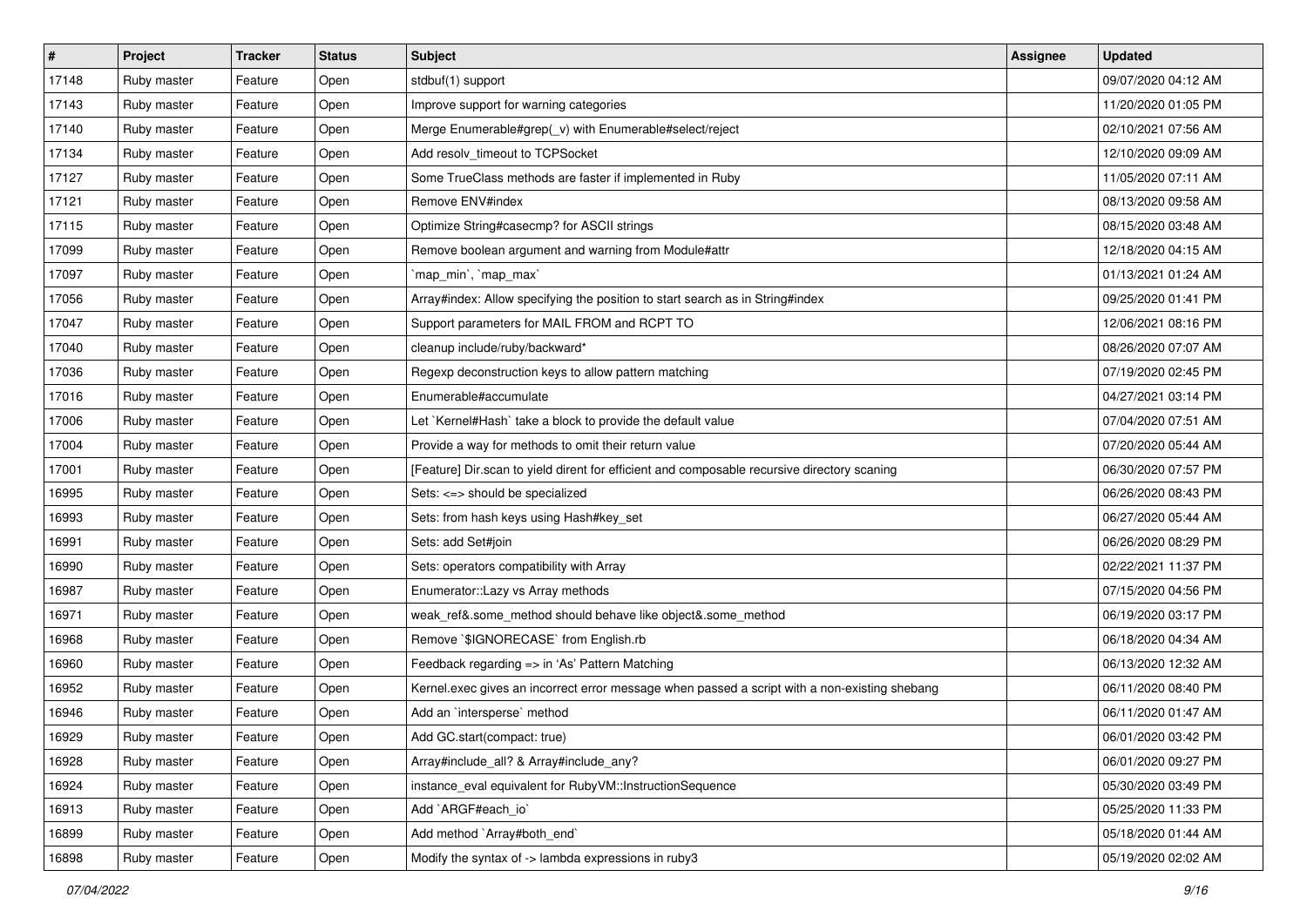| $\vert$ # | Project     | <b>Tracker</b> | <b>Status</b> | Subject                                                                                                                        | Assignee | <b>Updated</b>      |
|-----------|-------------|----------------|---------------|--------------------------------------------------------------------------------------------------------------------------------|----------|---------------------|
| 16897     | Ruby master | Feature        | Open          | General purpose memoizer in Ruby 3 with Ruby 2 performance                                                                     |          | 06/26/2020 03:51 PM |
| 16838     | Ruby master | Feature        | Open          | Enumerator::ArithmeticSequence missing allocator for #clone and #dup                                                           |          | 05/18/2020 10:44 PM |
| 16833     | Ruby master | Feature        | Open          | Add Enumerator#empty?                                                                                                          |          | 05/06/2020 07:55 PM |
| 16818     | Ruby master | Feature        | Open          | Rename `Range#%` to `Range#/`                                                                                                  |          | 05/07/2020 08:49 AM |
| 16817     | Ruby master | Feature        | Open          | attr_predicate or attr_query or attr_something for ? methods                                                                   |          | 12/23/2021 11:44 PM |
| 16816     | Ruby master | Feature        | Open          | Prematurely terminated Enumerator should stay terminated                                                                       |          | 04/09/2021 09:24 PM |
| 16795     | Ruby master | Feature        | Open          | build ruby.exe on Windows against ruby-static.lib omitting x64-vcruntime-ruby.dll (no '--enable-shared'<br>option for Windows) |          | 04/17/2020 01:22 PM |
| 16794     | Ruby master | Feature        | Open          | Rightward operators                                                                                                            |          | 09/10/2020 09:34 PM |
| 16791     | Ruby master | Feature        | Open          | Shortcut for Process::Status.exitstatus                                                                                        |          | 05/19/2020 03:16 AM |
| 16790     | Ruby master | Feature        | Open          | string format and refinements                                                                                                  |          | 04/16/2020 03:06 AM |
| 16781     | Ruby master | Feature        | Open          | alias :fold :reduce                                                                                                            |          | 05/16/2020 08:28 AM |
| 16773     | Ruby master | Feature        | Open          | Reduce allocations in net/http                                                                                                 |          | 04/10/2020 11:36 AM |
| 16761     | Ruby master | Feature        | Open          | Add an API to move the entire heap, as to make testing GC.compact compatibility easier                                         |          | 05/07/2020 04:03 PM |
| 16757     | Ruby master | Feature        | Open          | Add intersection to Range                                                                                                      |          | 01/22/2022 07:26 AM |
| 16755     | Ruby master | Feature        | Open          | warning: `if' at the end of line without an expression                                                                         |          | 04/03/2020 11:28 PM |
| 16752     | Ruby master | Feature        | Open          | :private param for const_set                                                                                                   |          | 04/03/2020 12:35 AM |
| 16745     | Ruby master | Feature        | Open          | Improving Date and DateTime comparison                                                                                         |          | 03/31/2020 10:32 PM |
| 16742     | Ruby master | Feature        | Open          | RbConfig.windows? and RbConfig.host_os                                                                                         |          | 04/11/2020 02:00 PM |
| 16741     | Ruby master | Feature        | Open          | Implement Shellwords.shellescape correctly for Windows                                                                         |          | 03/29/2020 07:54 AM |
| 16739     | Ruby master | Feature        | Open          | Allow Hash#keys and Hash#values to accept a block for filtering output                                                         |          | 07/10/2020 04:09 PM |
| 16703     | Ruby master | Feature        | Open          | Namespace parameter for `Module#name`                                                                                          |          | 03/24/2020 10:08 AM |
| 16688     | Ruby master | Feature        | Open          | Allow #to_path object as argument to system()                                                                                  |          | 04/13/2020 05:37 PM |
| 16684     | Ruby master | Feature        | Open          | Use the word "to" instead of "from" in backtrace                                                                               |          | 04/10/2020 07:58 AM |
| 16673     | Ruby master | Feature        | Open          | total timeout for Net::HTTP                                                                                                    |          | 03/07/2020 06:25 AM |
| 16667     | Ruby master | Feature        | Open          | Allow parameters to Symbol#to_proc and Method#to_proc                                                                          |          | 03/03/2020 03:40 PM |
| 16666     | Ruby master | Feature        | Open          | 'string' - 'str' as a shortcut for 'string'.gsub('str', ")?                                                                    |          | 03/01/2020 08:38 PM |
| 16665     | Ruby master | Feature        | Open          | Add an Array#except_index method                                                                                               |          | 03/15/2020 03:37 PM |
| 16657     | Ruby master | Feature        | Open          | Don't ship bundled gems as .gem files as well as in expanded form                                                              |          | 02/27/2020 06:50 AM |
| 16648     | Ruby master | Feature        | Open          | improve GC performance by 5% with builtin prefetch                                                                             |          | 02/29/2020 06:27 PM |
| 16638     | Ruby master | Feature        | Open          | Structured Data for Syslog                                                                                                     |          | 02/17/2020 07:06 PM |
| 16637     | Ruby master | Feature        | Open          | Time#to s and Date#to s accept strftime format string                                                                          |          | 02/17/2020 09:46 PM |
| 16621     | Ruby master | Feature        | Open          | Second block parameter of Pathname#glob to be relative path from self                                                          |          | 02/12/2020 11:27 PM |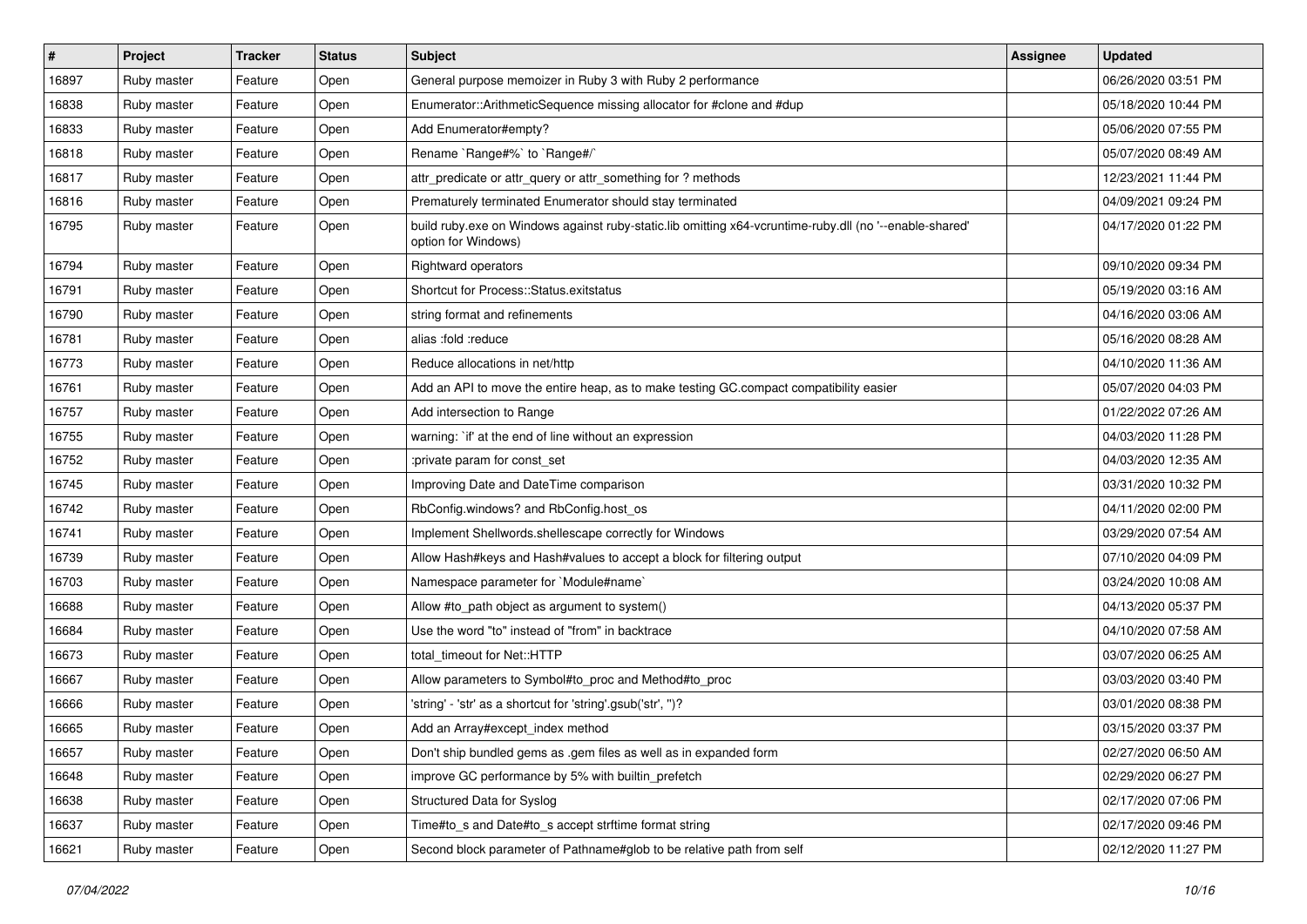| #     | Project     | <b>Tracker</b> | <b>Status</b> | <b>Subject</b>                                                                                                 | Assignee | <b>Updated</b>      |
|-------|-------------|----------------|---------------|----------------------------------------------------------------------------------------------------------------|----------|---------------------|
| 16615 | Ruby master | Feature        | Open          | Group style access scope for macros                                                                            |          | 03/09/2020 02:39 PM |
| 16601 | Ruby master | Feature        | Open          | Let `nil.to_a` and `nil.to_h` return a fixed instance                                                          |          | 02/01/2020 10:12 AM |
| 16600 | Ruby master | Feature        | Open          | Optimized opcodes for frozen arrays and hashes literals                                                        |          | 01/30/2020 09:51 AM |
| 16597 | Ruby master | Feature        | Open          | missing poll()                                                                                                 |          | 06/09/2022 09:14 AM |
| 16563 | Ruby master | Feature        | Open          | Let rb_mod_const_at and rb_const_list use an ID table instead for inherited VS private constant<br>segregation |          | 01/26/2020 04:38 PM |
| 16562 | Ruby master | Feature        | Open          | Expose rb_io_set_encoding_internal to reduce function calls on loading source files                            |          | 01/27/2020 06:05 AM |
| 16557 | Ruby master | Feature        | Open          | Deduplicate Regexp literals                                                                                    |          | 02/28/2020 11:44 AM |
| 16517 | Ruby master | Feature        | Open          | mkmf.rb - changes for Windows?                                                                                 |          | 01/20/2020 06:05 PM |
| 16511 | Ruby master | Feature        | Open          | Staged warnings and better compatibility for keyword arguments in 2.7.1                                        |          | 02/25/2020 06:54 PM |
| 16489 | Ruby master | Feature        | Open          | Make rb_warn_deprecated a public API                                                                           |          | 01/09/2020 01:22 AM |
| 16482 | Ruby master | Feature        | Open          | net/http should support TLS connection to proxies                                                              |          | 01/05/2020 05:52 PM |
| 16479 | Ruby master | Feature        | Open          | Let execution context local storage be backed by an ID table                                                   |          | 01/04/2020 01:41 AM |
| 16478 | Ruby master | Feature        | Open          | Fold symbol tables for tracking basic operation method redefinition changes into a single ID table             |          | 01/04/2020 01:42 AM |
| 16471 | Ruby master | Feature        | Open          | Two feature requests for WeakRef: get original object, callback feature                                        |          | 01/02/2020 03:44 PM |
| 16460 | Ruby master | Feature        | Open          | External names for keyword parameters in method definitions                                                    |          | 01/02/2020 02:11 AM |
| 16451 | Ruby master | Feature        | Open          | Special ternary operator for methods ending in `?`                                                             |          | 12/26/2019 09:03 PM |
| 16431 | Ruby master | Feature        | Open          | Optionally load did_you_mean (and RubyGems)                                                                    |          | 12/18/2019 07:19 PM |
| 16425 | Ruby master | Feature        | Open          | Add Thread#dig                                                                                                 |          | 12/17/2019 12:15 AM |
| 16411 | Ruby master | Feature        | Open          | Safer keyword argument extension                                                                               |          | 12/10/2019 02:45 AM |
| 16381 | Ruby master | Feature        | Open          | Accept resolv_timeout in Net::HTTP                                                                             |          | 11/29/2019 04:38 PM |
| 16374 | Ruby master | Feature        | Open          | Object#nullify to provide scalars with the effect similar to Enumerable#reject                                 |          | 12/08/2019 02:30 AM |
| 16373 | Ruby master | Feature        | Open          | RDoc for some of the Kernel methods cannot be found in Kernel module                                           |          | 05/29/2020 09:29 PM |
| 16370 | Ruby master | Feature        | Open          | Pattern matching with variable assignment (the priority of `in` operator)                                      |          | 11/27/2019 01:55 PM |
| 16356 | Ruby master | Feature        | Open          | Method#inspect of argument forwarding                                                                          |          | 11/21/2019 01:54 PM |
| 16352 | Ruby master | Feature        | Open          | Modify Marshal to dump objects larger than 2 GiB                                                               |          | 06/10/2020 04:12 AM |
| 16347 | Ruby master | Feature        | Open          | InmutableObject                                                                                                |          | 12/23/2021 11:44 PM |
| 16341 | Ruby master | Feature        | Open          | Proposal: Set#to_proc and Hash#to_proc                                                                         |          | 11/12/2019 08:12 PM |
| 16336 | Ruby master | Feature        | Open          | Allow private constants to be accessed with absolute references                                                |          | 11/14/2019 06:21 PM |
| 16296 | Ruby master | Feature        | Open          | Alternative behavior for `` in method body if `' is not in method definition                                   |          | 11/10/2019 10:20 AM |
| 16287 | Ruby master | Feature        | Open          | Proposal to add .second and .third in particular to class Array                                                |          | 10/31/2019 01:47 PM |
| 16282 | Ruby master | Feature        | Open          | Add "call data" wrapper IMEMO object so inline cache can be updated                                            |          | 10/29/2019 12:13 AM |
| 16276 | Ruby master | Feature        | Open          | For consideration: "private doend" / "protected doend"                                                         |          | 11/19/2019 04:27 AM |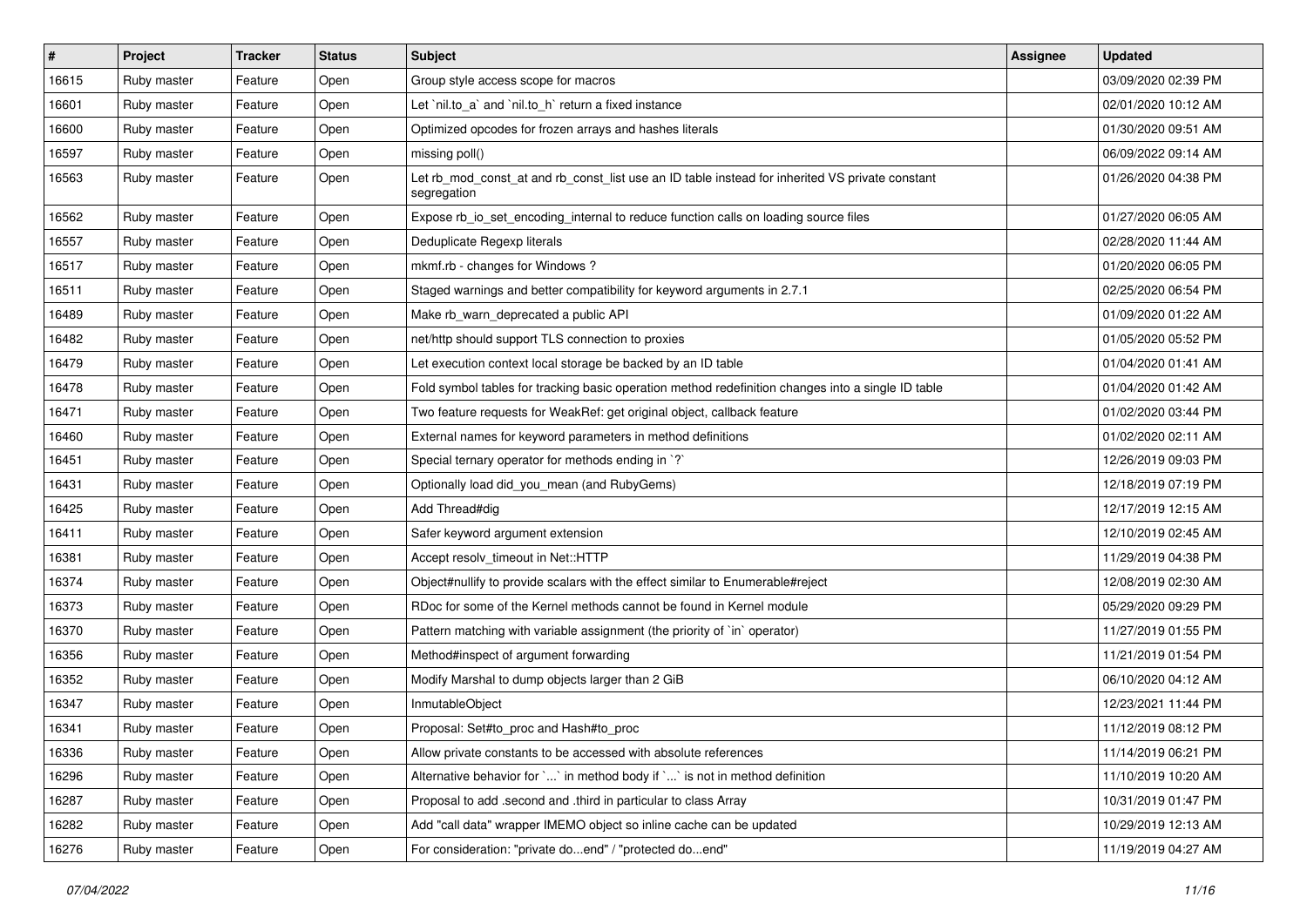| #     | Project     | <b>Tracker</b> | <b>Status</b> | Subject                                                                                                                 | <b>Assignee</b> | <b>Updated</b>      |
|-------|-------------|----------------|---------------|-------------------------------------------------------------------------------------------------------------------------|-----------------|---------------------|
| 16273 | Ruby master | Feature        | Open          | Proposal: Shorthand operator for "#instance_method"                                                                     |                 | 01/14/2020 12:24 PM |
| 16252 | Ruby master | Feature        | Open          | Hash#partition should return hashes                                                                                     |                 | 11/18/2021 03:54 PM |
| 16249 | Ruby master | Feature        | Open          | Dir#empty? and File#empty?                                                                                              |                 | 10/19/2019 12:49 PM |
| 16246 | Ruby master | Feature        | Open          | require with an optional block that is evaluated when requiring fails                                                   |                 | 10/09/2019 11:16 AM |
| 16245 | Ruby master | Feature        | Open          | Add interfaces to count and measure size all IMEMO objects                                                              |                 | 10/17/2019 09:16 PM |
| 16244 | Ruby master | Feature        | Open          | Add a Time#before? and Time#after? method                                                                               |                 | 12/15/2019 12:59 AM |
| 16241 | Ruby master | Feature        | Open          | Shorter syntax for anonymous refinements                                                                                |                 | 11/20/2020 07:22 PM |
| 16231 | Ruby master | Feature        | Open          | Add #location to Net::HTTPResponse                                                                                      |                 | 10/06/2019 11:14 PM |
| 16183 | Ruby master | Feature        | Open          | Hash#with_default                                                                                                       |                 | 09/27/2019 08:35 AM |
| 16153 | Ruby master | Feature        | Open          | eventually_frozen flag to gradually phase-in frozen strings                                                             |                 | 02/10/2020 07:39 PM |
| 16150 | Ruby master | Feature        | Open          | Add a way to request a frozen string from to_s                                                                          |                 | 06/03/2022 04:42 PM |
| 16147 | Ruby master | Feature        | Open          | List Comprehensions in Ruby                                                                                             |                 | 06/25/2020 06:23 PM |
| 16146 | Ruby master | Feature        | Open          | Array .difference allow custom comparison                                                                               |                 | 11/11/2019 08:34 PM |
| 16142 | Ruby master | Feature        | Open          | Implement code_range in Proc and Method                                                                                 |                 | 11/28/2019 07:43 AM |
| 16137 | Ruby master | Feature        | Open          | Add === to UnboundMethod                                                                                                |                 | 09/07/2019 11:05 AM |
| 16128 | Ruby master | Feature        | Open          | Would it be possible for ruby to warn about case/when menu options separated by a trailing, but accidental              |                 | 08/26/2019 09:56 AM |
| 16118 | Ruby master | Feature        | Open          | Array .difference allow custom comparison                                                                               |                 | 12/23/2021 11:44 PM |
| 16115 | Ruby master | Feature        | Open          | Keyword arguments from method calls or ignore extra hash keys in splat                                                  |                 | 08/23/2019 12:53 AM |
| 16113 | Ruby master | Feature        | Open          | Partial application                                                                                                     |                 | 03/02/2021 02:00 PM |
| 16104 | Ruby master | Feature        | Open          | Introduce merge_if and merge_if!                                                                                        |                 | 08/15/2019 06:54 AM |
| 16102 | Ruby master | Feature        | Open          | `Symbol#call`                                                                                                           |                 | 09/12/2019 09:25 AM |
| 16049 | Ruby master | Feature        | Open          | optimization for frozen dynamic string literals "#{exp}".dup and +"#{exp}"                                              |                 | 08/14/2019 04:30 PM |
| 16039 | Ruby master | Feature        | Open          | Array#contains? to check if one array contains another array                                                            |                 | 12/19/2019 06:47 AM |
| 16037 | Ruby master | Feature        | Open          | Allow multiple single/double-splatted variables in `in` pattern matching and introduce non-greedy-splatted<br>variables |                 | 08/04/2019 04:47 AM |
| 16031 | Ruby master | Feature        | Open          | Raise ArgumentError when creating Time objects with invalid day of month, instead of rolling into next<br>month         |                 | 06/20/2020 04:23 AM |
| 16018 | Ruby master | Feature        | Open          | Add a way to deprecate methods                                                                                          |                 | 09/02/2019 06:24 AM |
| 16005 | Ruby master | Feature        | Open          | A variation of Time.iso8601 that can parse yyyy-MM-dd HH:mm:ss                                                          |                 | 06/16/2022 01:08 AM |
| 16001 | Ruby master | Feature        | Open          | Provide an alias to Kernel#caller_locations(1,1) and Kernel#caller(1,1)                                                 |                 | 09/04/2019 02:31 PM |
| 15999 | Ruby master | Feature        | Open          | KeyError#inspect does not contain receiver and key                                                                      |                 | 07/14/2019 07:31 AM |
| 15948 | Ruby master | Feature        | Open          | ENV.update takes multiple hashes as Hash#update                                                                         |                 | 06/21/2019 07:35 AM |
| 15945 | Ruby master | Feature        | Open          | Option to truncate in `String#ljust`, `String#rjust`, and `String#center`                                               |                 | 06/20/2019 02:39 PM |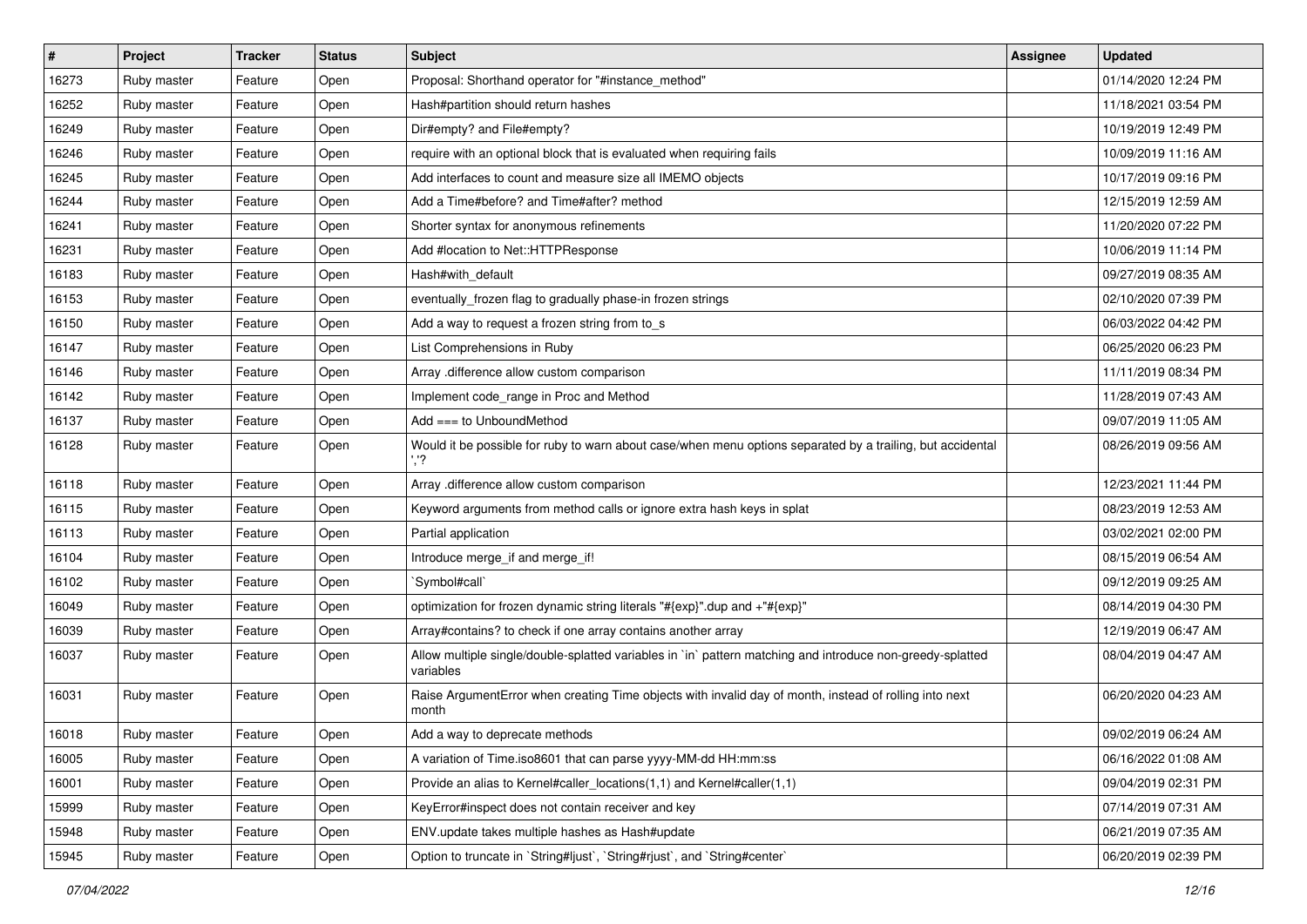| $\vert$ # | Project     | <b>Tracker</b> | <b>Status</b> | Subject                                                                          | <b>Assignee</b> | <b>Updated</b>      |
|-----------|-------------|----------------|---------------|----------------------------------------------------------------------------------|-----------------|---------------------|
| 15936     | Ruby master | Feature        | Open          | on error in lieu of rescue, raise                                                |                 | 06/21/2019 07:05 PM |
| 15927     | Ruby master | Feature        | Open          | Allow string keys to be used for String#% and sprintf methods                    |                 | 06/17/2019 07:13 AM |
| 15922     | Ruby master | Feature        | Open          | Enumerable#partition(pattern)                                                    |                 | 06/14/2019 03:40 AM |
| 15914     | Ruby master | Feature        | Open          | mkmf without libruby                                                             |                 | 06/12/2019 12:43 PM |
| 15909     | Ruby master | Feature        | Open          | Improve Thread#exit documentation                                                |                 | 06/09/2019 12:05 AM |
| 15899     | Ruby master | Feature        | Open          | String#before and String#after                                                   |                 | 11/04/2019 08:57 PM |
| 15879     | Ruby master | Feature        | Open          | Proposal: Time#to_i accepts : unit keyword                                       |                 | 07/29/2019 07:32 AM |
| 15864     | Ruby master | Feature        | Open          | Proposal: Add methods to determine if it is an infinite range                    |                 | 08/22/2019 07:36 AM |
| 15861     | Ruby master | Feature        | Open          | Correctly parse `file:c:/path/to/file` URIs                                      |                 | 05/18/2019 10:58 PM |
| 15840     | Ruby master | Feature        | Open          | configuration path search                                                        |                 | 05/11/2019 01:24 PM |
| 15833     | Ruby master | Feature        | Open          | Some refactors for shared-root array                                             |                 | 07/29/2019 07:13 AM |
| 15824     | Ruby master | Feature        | Open          | respond_to pattern for pattern match                                             |                 | 10/06/2019 07:56 AM |
| 15817     | Ruby master | Feature        | Open          | Warnings for undef_method and remove_method on initialize()                      |                 | 05/02/2019 09:11 AM |
| 15811     | Ruby master | Feature        | Open          | Propsing new method for comparing equality of 2 (float) numbers relatively       |                 | 07/29/2019 04:40 PM |
| 15804     | Ruby master | Feature        | Open          | A generic method to resolve the indexing on a sequence                           |                 | 04/28/2019 12:54 PM |
| 15781     | Ruby master | Feature        | Open          | Unify Method List Introspection?                                                 |                 | 04/21/2019 11:16 PM |
| 15734     | Ruby master | Feature        | Open          | Parsing of shorthand IPv4 addresses compatible with inet_aton                    |                 | 03/28/2019 05:50 PM |
| 15724     | Ruby master | Feature        | Open          | Optionally suppress output from IRB for assignment expressions                   |                 | 03/27/2019 08:43 PM |
| 15721     | Ruby master | Feature        | Open          | optimize comparison of special const                                             |                 | 03/22/2019 06:25 AM |
| 15668     | Ruby master | Feature        | Open          | stdlib: Date - Time should return the difference in days                         |                 | 03/15/2019 07:09 AM |
| 15667     | Ruby master | Feature        | Open          | Introduce malloc_trim(0) in full gc cycles                                       |                 | 11/01/2021 07:32 AM |
| 15663     | Ruby master | Feature        | Open          | Documenting autoload semantics                                                   |                 | 04/20/2019 01:44 AM |
| 15627     | Ruby master | Feature        | Open          | Appearance of custom singleton classes                                           |                 | 06/15/2020 10:37 PM |
| 15609     | Ruby master | Feature        | Open          | Kernel#sleep returns Float instead of Integer                                    |                 | 08/13/2019 04:56 PM |
| 15592     | Ruby master | Feature        | Open          | mode where "autoload" behaves like an immediate "require"                        |                 | 03/16/2022 09:58 AM |
| 15590     | Ruby master | Feature        | Open          | Add dups to Array to find duplicates                                             |                 | 02/08/2019 10:00 AM |
| 15588     | Ruby master | Feature        | Open          | String#each_chunk and #chunks                                                    |                 | 12/25/2019 04:28 AM |
| 15580     | Ruby master | Feature        | Open          | Proposal: method addition to class String called .indices ( String#indices )     |                 | 07/29/2020 01:54 AM |
| 15571     | Ruby master | Feature        | Open          | Add methods: iroot, root, and roots                                              |                 | 01/30/2019 06:17 PM |
| 15565     | Ruby master | Feature        | Open          | Circular dependency warnings - suggestions/ideas to improve the output from ruby |                 | 01/25/2019 11:36 PM |
| 15563     | Ruby master | Feature        | Open          | #dig that throws an exception if a key doesn't exist                             |                 | 02/17/2020 08:42 AM |
| 15562     | Ruby master | Feature        | Open          | `String#split` option to suppress the initial empty substring                    |                 | 01/28/2019 03:32 AM |
| 15560     | Ruby master | Feature        | Open          | Add support for read/write offsets.                                              |                 | 01/26/2019 11:03 AM |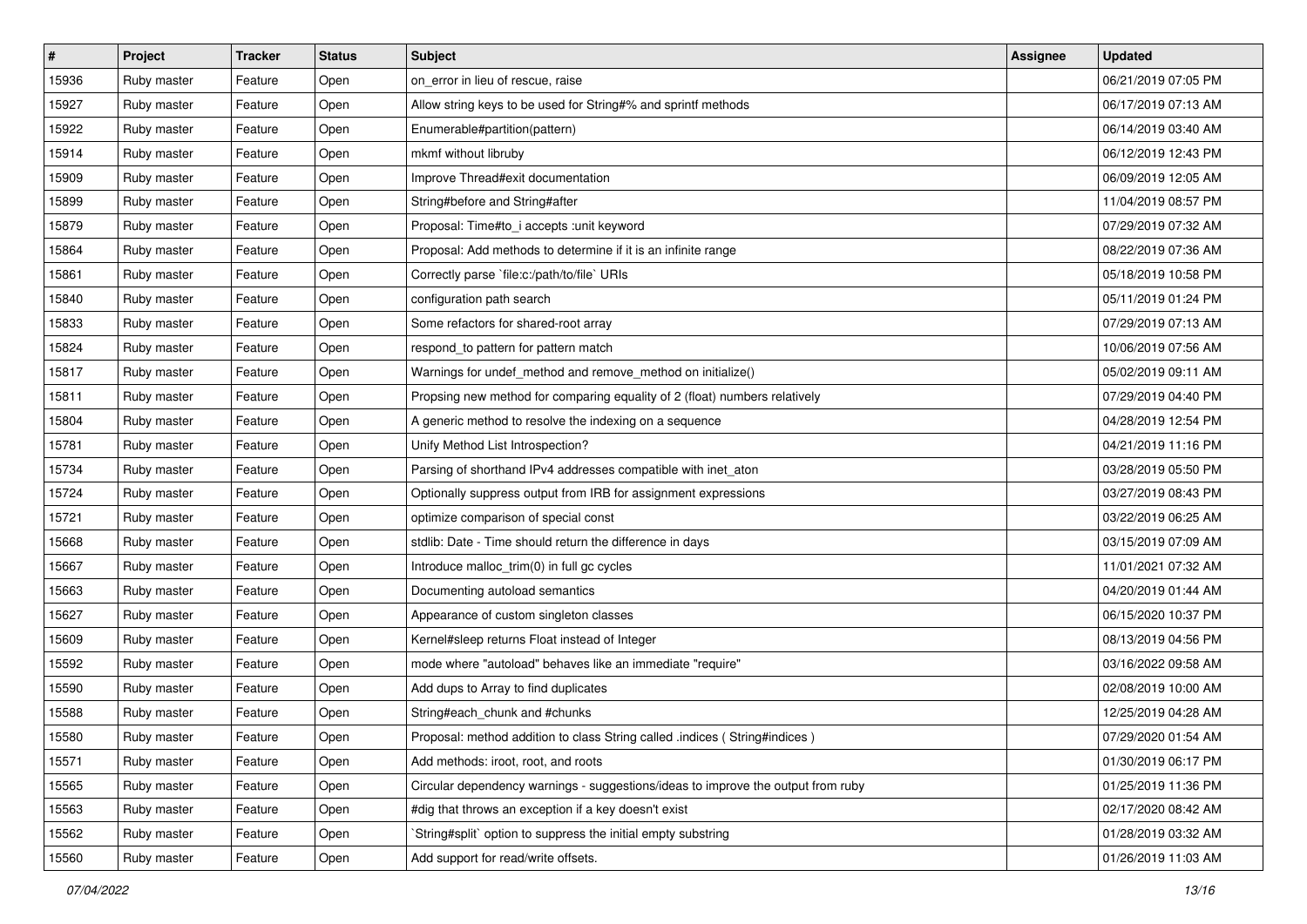| $\vert$ # | Project     | <b>Tracker</b> | <b>Status</b> | Subject                                                                                 | <b>Assignee</b> | <b>Updated</b>      |
|-----------|-------------|----------------|---------------|-----------------------------------------------------------------------------------------|-----------------|---------------------|
| 15559     | Ruby master | Feature        | Open          | Logical XOR (^^) operator                                                               |                 | 01/16/2022 03:20 AM |
| 15557     | Ruby master | Feature        | Open          | A new class that stores a condition and the previous receiver                           |                 | 01/27/2019 05:22 AM |
| 15549     | Ruby master | Feature        | Open          | Enumerable#to_reader (or anything enumerable, Enumerator, lazy enums, enum_for results) |                 | 01/24/2019 12:21 PM |
| 15541     | Ruby master | Feature        | Open          | Add alias symbolize_keys for symbolize_names kwarg for JSON.parse                       |                 | 01/15/2020 07:00 PM |
| 15527     | Ruby master | Feature        | Open          | Redesign of timezone object requirements                                                |                 | 02/02/2019 11:15 AM |
| 15526     | Ruby master | Feature        | Open          | New way to destruct an object hash                                                      |                 | 01/14/2019 03:45 PM |
| 15523     | Ruby master | Feature        | Open          | Let `Range#begin` and `Range#end` be aliases of Range#first and Range#last              |                 | 01/15/2019 03:53 AM |
| 15496     | Ruby master | Feature        | Open          | Extract between string as standard String api                                           |                 | 01/09/2019 08:25 AM |
| 15492     | Ruby master | Feature        | Open          | Let #dig take a "default value" block like Hash#fetch does                              |                 | 01/01/2019 11:17 PM |
| 15477     | Ruby master | Feature        | Open          | Proc#arity returns -1 for composed lambda Procs of known arguments                      |                 | 03/15/2019 12:39 PM |
| 15463     | Ruby master | Feature        | Open          | oneshot coverage does not allow counting code lines without coverage                    |                 | 12/25/2018 12:52 PM |
| 15458     | Ruby master | Feature        | Open          | Automatic Exception#cause print in IRB                                                  |                 | 12/23/2021 11:44 PM |
| 15456     | Ruby master | Feature        | Open          | Adopt some kind of consistent versioning mechanism                                      |                 | 02/07/2019 06:26 PM |
| 15446     | Ruby master | Feature        | Open          | Add a method `String#each_match` to the Ruby core                                       |                 | 02/06/2019 08:00 AM |
| 15435     | Ruby master | Feature        | Open          | Float D Infinity 000000000000                                                           |                 | 12/20/2018 02:27 PM |
| 15419     | Ruby master | Feature        | Open          | Allow Kernel#tap to be invoked with arguments like Kernel#send                          |                 | 12/23/2021 11:43 PM |
| 15413     | Ruby master | Feature        | Open          | unmarkable C stack (3rd stack)                                                          |                 | 12/15/2018 01:13 AM |
| 15393     | Ruby master | Feature        | Open          | Add compilation flags to freeze Array and Hash literals                                 |                 | 01/15/2019 12:15 AM |
| 15381     | Ruby master | Feature        | Open          | Let double splat call `to_h` implicitly                                                 |                 | 09/21/2019 09:06 PM |
| 15380     | Ruby master | Feature        | Open          | faster method lookup for Array#all? #none? #one?                                        |                 | 12/05/2018 10:11 PM |
| 15363     | Ruby master | Feature        | Open          | Case insensitive file systems - add info to CONFIG or somewhere?                        |                 | 12/03/2018 04:30 AM |
| 15352     | Ruby master | Feature        | Open          | Mandatory block parameters                                                              |                 | 11/28/2018 12:19 PM |
| 15350     | Ruby master | Feature        | Open          | [PATCH] thread_sync.c (queue_sleep): remove deadlock checking                           |                 | 12/05/2018 08:42 AM |
| 15338     | Ruby master | Feature        | Open          | Provide way for C extensions to query if global variable is defined                     |                 | 11/25/2018 09:32 AM |
| 15302     | Ruby master | Feature        | Open          | Proc#with and Proc#by, for partial function application and currying                    |                 | 11/23/2018 10:16 AM |
| 15261     | Ruby master | Feature        | Open          | Expose rl_variable_value as Readline.variable_value                                     |                 | 10/29/2018 12:08 PM |
| 15225     | Ruby master | Feature        | Open          | OpenStruct: Recursively converting child Hash objects to OpenStruct objects.            |                 | 01/03/2021 02:30 AM |
| 15222     | Ruby master | Feature        | Open          | Add a way to distinguish between Struct classes with and without keyword initializer    |                 | 10/11/2018 01:16 PM |
| 15217     | Ruby master | Feature        | Open          | Add Resolv.current resolver                                                             |                 | 10/08/2018 11:18 PM |
| 15172     | Ruby master | Feature        | Open          | Performance: create method(s) to mimic _builtin_ctz compiler directive functionality    |                 | 12/28/2018 05:11 PM |
| 15151     | Ruby master | Feature        | Open          | String#slice!(0,) creates a duplicate of original string                                |                 | 06/20/2019 03:37 PM |
| 15149     | Ruby master | Feature        | Open          | extend string format to nil safe                                                        |                 | 09/25/2018 03:22 AM |
| 15145     | Ruby master | Feature        | Open          | chained mappings proposal                                                               |                 | 09/22/2018 12:06 AM |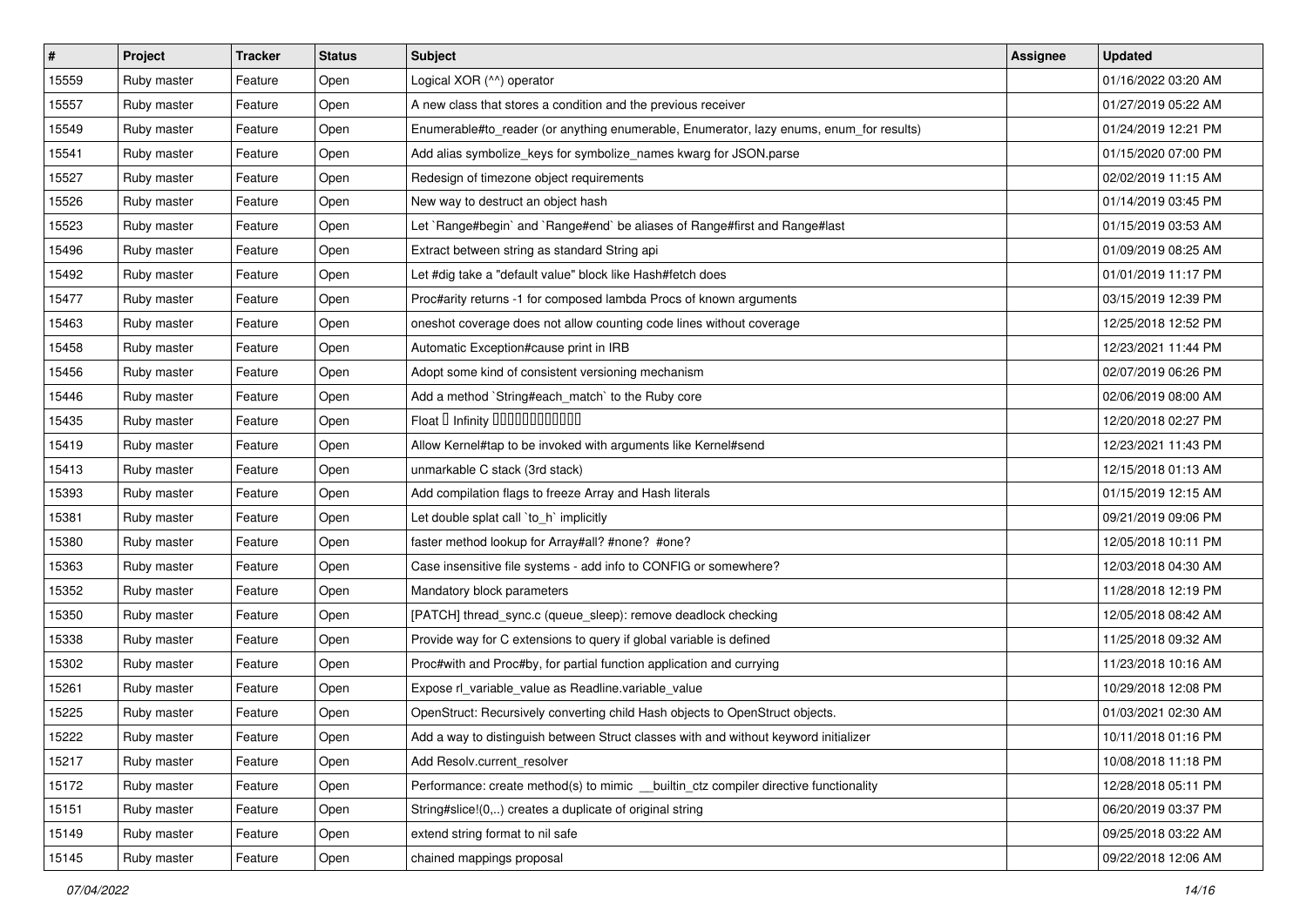| $\vert$ # | Project     | <b>Tracker</b> | <b>Status</b> | Subject                                                                        | <b>Assignee</b> | <b>Updated</b>      |
|-----------|-------------|----------------|---------------|--------------------------------------------------------------------------------|-----------------|---------------------|
| 15093     | Ruby master | Feature        | Open          | Retrive Array elements with infinite ranges specified by Float::INFINITY       |                 | 09/09/2018 02:01 PM |
| 15074     | Ruby master | Feature        | Open          | Create 'official' C API documentation on ruby-doc.org                          |                 | 09/12/2018 09:12 PM |
| 15047     | Ruby master | Feature        | Assigned      | Documentation and more functions for Hash functions in C API                   |                 | 03/20/2019 01:24 AM |
| 15036     | Ruby master | Feature        | Open          | after upgrade when run apt upgrade metasploit                                  |                 | 12/23/2021 11:43 PM |
| 15031     | Ruby master | Feature        | Open          | T_RANGE for testing whether object is a Range                                  |                 | 08/27/2018 11:45 AM |
| 15024     | Ruby master | Feature        | Open          | Support block in Array#join                                                    |                 | 08/25/2018 05:05 AM |
| 15017     | Ruby master | Feature        | Open          | Provide extended information about Signal                                      |                 | 08/22/2018 05:42 AM |
| 15006     | Ruby master | Feature        | Open          | [PATCH] io.c: use copy_file_range with every types of files                    |                 | 08/21/2018 07:52 PM |
| 14967     | Ruby master | Feature        | Open          | Any type                                                                       |                 | 08/11/2019 07:43 PM |
| 14955     | Ruby master | Feature        | Open          | [PATCH] gc.c: use MADV_FREE to release most of the heap page body              |                 | 08/14/2018 03:04 AM |
| 14951     | Ruby master | Feature        | Open          | New operator to evaluate truthy/falsy/logical equivalence                      |                 | 08/02/2018 07:16 AM |
| 14938     | Ruby master | Feature        | Open          | Provide API to get same result as ruby -wc                                     |                 | 08/06/2018 06:27 PM |
| 14932     | Ruby master | Feature        | Open          | Dynamically adjust method cache size at runtime                                |                 | 07/22/2018 10:45 PM |
| 14931     | Ruby master | Feature        | Open          | [DOC] exception keyword argument is not documented in some methods             |                 | 07/22/2018 08:53 AM |
| 14925     | Ruby master | Feature        | Open          | Kernel#assert(expression)                                                      |                 | 07/20/2018 02:39 PM |
| 14919     | Ruby master | Feature        | Open          | Add String#byteinsert                                                          |                 | 07/18/2018 01:29 PM |
| 14916     | Ruby master | Feature        | Open          | Proposal to add Array#===                                                      |                 | 08/09/2018 04:06 AM |
| 14904     | Ruby master | Feature        | Open          | Make it possible to run instance_eval with zero-arguments lambda               |                 | 07/11/2018 05:03 AM |
| 14900     | Ruby master | Feature        | Open          | Extra allocation in String#byteslice                                           |                 | 08/31/2020 09:41 PM |
| 14896     | Ruby master | Feature        | Open          | Expose Net::HTTPResponse socket for integration with libraries expecting an IO |                 | 07/04/2018 10:05 PM |
| 14869     | Ruby master | Feature        | Open          | Proposal to add Hash#===                                                       |                 | 08/09/2018 04:03 AM |
| 14851     | Ruby master | Feature        | Open          | [PATCH] thread_pthread.c: remove non-sleepy timer thread implementation        |                 | 07/19/2021 05:23 AM |
| 14833     | Ruby master | Feature        | Open          | Add RubyVM::AST::Node#pretty_print                                             |                 | 06/07/2018 02:56 PM |
| 14819     | Ruby master | Feature        | Open          | Efficient cstring to RVALUE typecasting for c extension gems                   |                 | 06/06/2018 09:13 PM |
| 14811     | Ruby master | Feature        | Open          | Dynamically extend Ruby VM stack                                               |                 | 06/05/2018 07:59 AM |
| 14801     | Ruby master | Feature        | Open          | New method 'show_stack' to show Ruby stack(s) when program is running          |                 | 06/01/2018 09:45 AM |
| 14800     | Ruby master | Feature        | Open          | Zlib::GzipReader#read does not support 2nd argument                            |                 | 08/26/2019 07:49 PM |
| 14788     | Ruby master | Feature        | Open          | `Hash#keys` Could Accept a Block                                               |                 | 03/25/2020 01:49 PM |
| 14785     | Ruby master | Feature        | Open          | Parse guard statements like regular conditionals                               |                 | 05/25/2018 05:46 AM |
| 14783     | Ruby master | Feature        | Open          | String#chars at / String#bytes at                                              |                 | 05/24/2018 01:18 PM |
| 14777     | Ruby master | Feature        | Open          | Add Range#offset?                                                              |                 | 05/19/2018 03:50 PM |
| 14771     | Ruby master | Feature        | Open          | Add method to create DNS resource from data string                             |                 | 05/17/2018 10:43 PM |
| 14759     | Ruby master | Feature        | Open          | [PATCH] set M_ARENA_MAX for glibc malloc                                       |                 | 03/15/2019 06:54 AM |